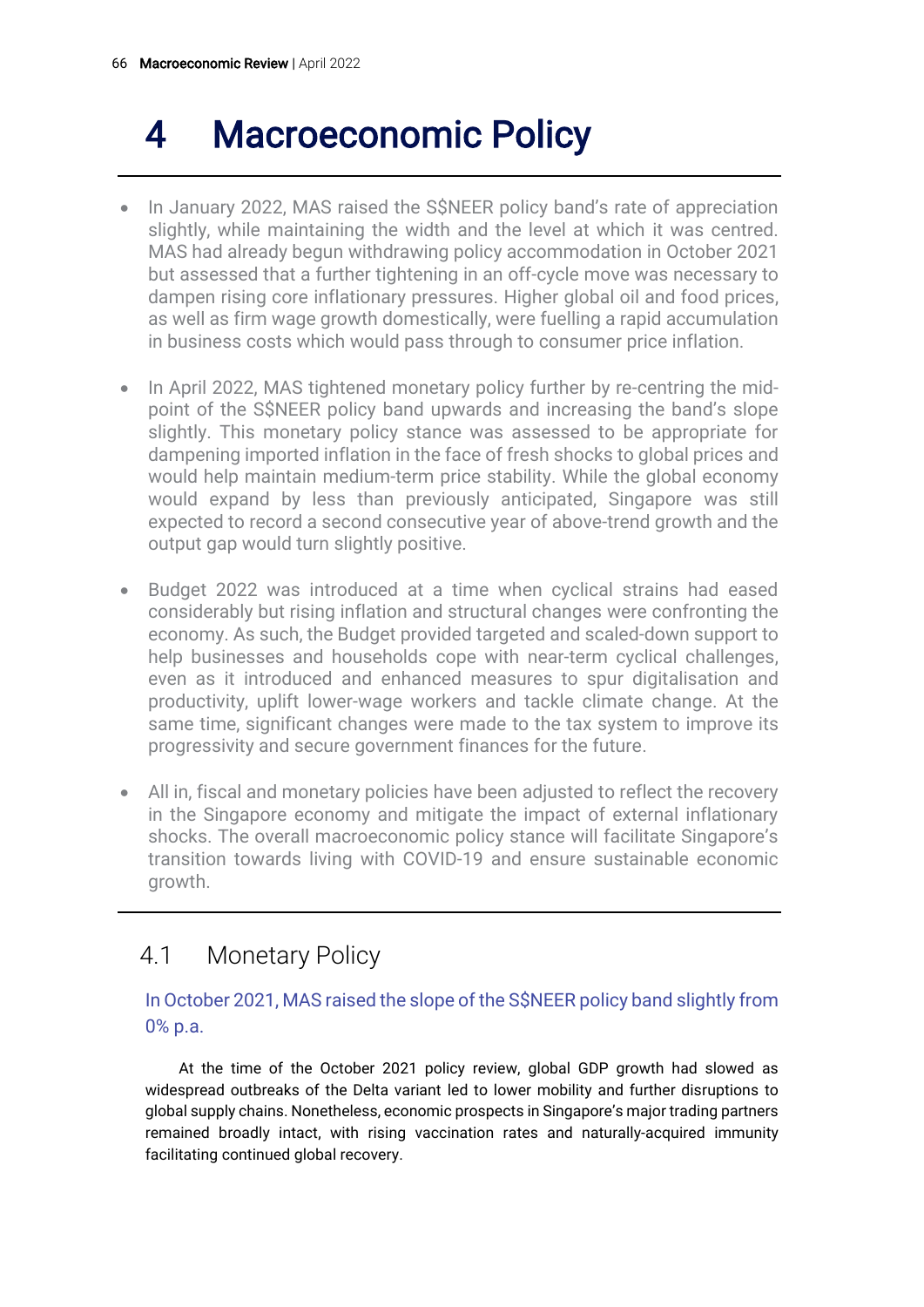The Delta variant, likewise, did not significantly dampen Singapore's economic growth momentum. The economy had, in aggregate, recovered to its pre-crisis level of output even as some spare capacity remained. In the quarters ahead, GDP growth would be supported by still-firm external demand as well as recovering domestic expenditure, as Singapore transitioned towards living with COVID-19. Barring major shocks, such as the emergence of a more virulent strain of the virus, GDP growth would exceed its trend in both 2021 and 2022. Even though the extent of recovery would be uneven across sectors, the negative output gap was expected to close in 2022.

Recovering aggregate demand amid tight supply conditions abroad and domestically led to the accumulation of cost pressures in the Singapore economy. MAS Core Inflation had picked up mainly due to an increase in global oil and food prices, which were being passed through to electricity & gas tariffs and non-cooked food inflation. Improving wage growth was also contributing to inflation in some consumer items such as food & beverage services.

As the Singapore economy had substantially recovered from the worst of the pandemic and core inflation was forecast to pick up and broaden, it was appropriate for MAS to begin withdrawing monetary policy accommodation. Accordingly, MAS raised slightly the slope of the S\$NEER policy band, from the zero percent established since end-March 2020. This appreciation path for the S\$NEER policy band sought to ensure medium-term price stability, while recognising the risks to the economic recovery.

### In January 2022, MAS further increased the rate of appreciation of the S\$NEER policy band in an unscheduled policy move

In the months following the October 2021 Monetary Policy Statement (MPS), the more transmissible, but less virulent, Omicron strain of the virus began spreading globally. In January 2022, MAS assessed that the impact of the Omicron wave on Singapore's GDP growth would be limited. High vaccination rates attained globally had weakened the link between infections and economic activity, ensuring that external demand would remain broadly intact. Domestically, the public health system would likely remain resilient, and enable a more extensive re-opening of the economy. As such, the Singapore economy was expected to continue on its recovery path and labour market slack would be absorbed.

MAS Core Inflation came in stronger than expected, averaging 1.7% y-o-y in Q4 2021, compared to 1.1% in the preceding quarter. Global oil prices had risen well beyond pre-COVID levels on the back of strong demand, while imported food costs also increased further, reflecting global and regional bottlenecks that were taking longer than expected to unwind. Costs of a range of imported intermediate and final consumption goods were also climbing in tandem with strong global goods and commodity inflation. On the domestic front, as the resident unemployment rate approached its pre-pandemic level, wages were rebounding to levels comparable to those implied by the pre-crisis trend.

While part of the rise in core inflation in Q4 2021 reflected temporary idiosyncratic changes to the airfares CPI, the underlying drivers of inflation were expected to persist. Core inflation would rise over the course of the year, underpinned by firm external oil and food prices, and a tightening domestic labour market. Overall business costs were accumulating more rapidly than projected, and, amid the recovery in private consumption demand were likely to be passed through to a range of goods and services prices.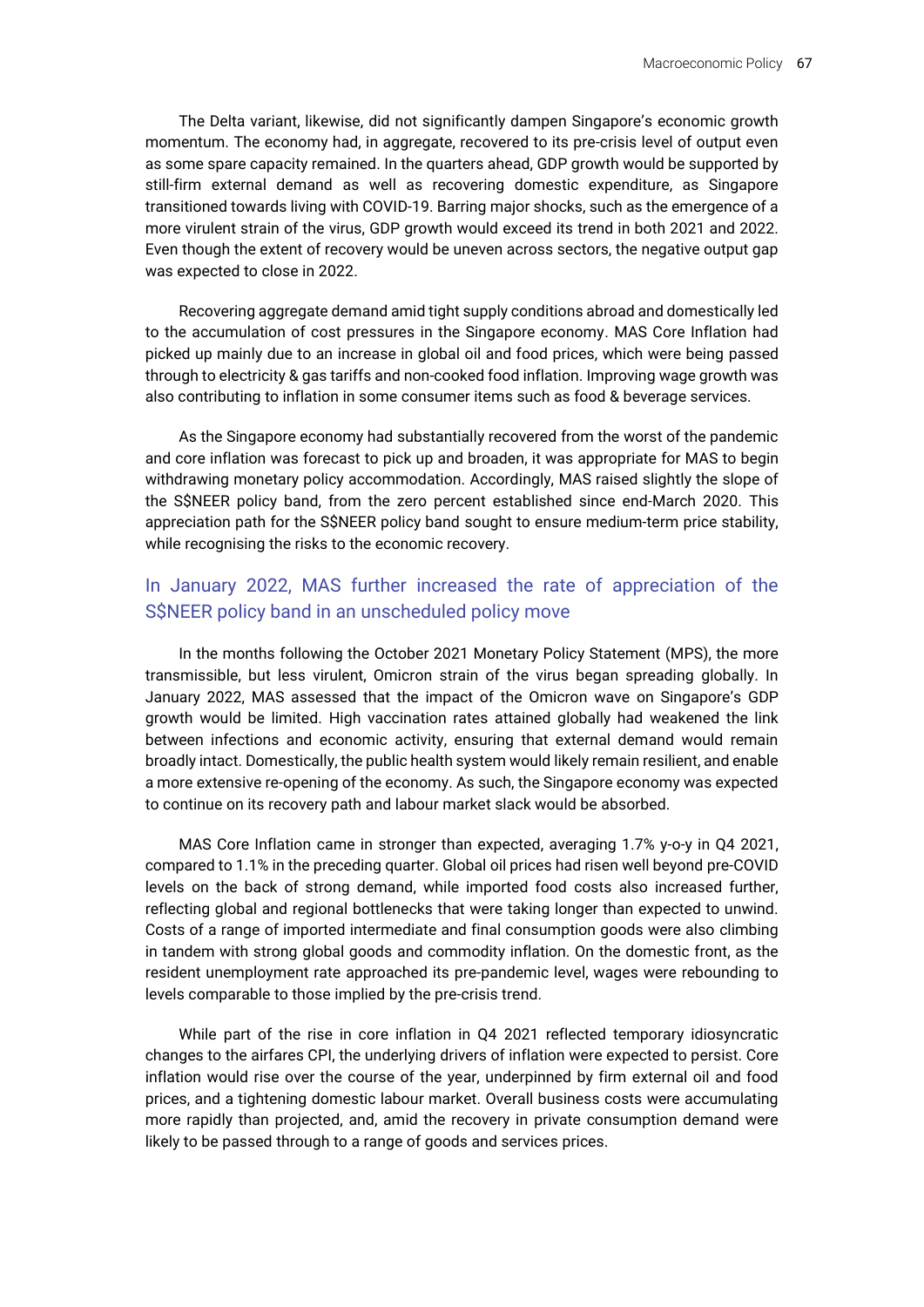The forecast ranges for MAS Core Inflation and CPI-All Items inflation in 2022 were therefore revised to 2.0–3.0% and 2.5–3.5%, respectively, up from 1.0–2.0% and 1.5–2.5% in October 2021. While core inflation was expected to moderate in the second half of 2022 as supply constraints eased, it would remain above its historical average. Notably, the risks to inflation were still skewed to the upside, as geopolitical tensions between Russia and Ukraine were growing.

Reflecting the significant shift in the inflation outlook, MAS raised the rate of appreciation of the S\$NEER policy band slightly in an unscheduled policy announcement in January 2022. The policy band's width and the level at which it was centred remained unchanged. While MAS had already begun withdrawing policy accommodation in October 2021, it had assessed then that a further tightening in policy settings was necessary in order to dampen core inflationary pressures. The January 2022 policy move brought forward the needed adjustment to monetary policy, which was assessed to be appropriate for ensuring medium-term price stability.

### Amid a tight domestic labour market, fresh external shocks are driving another upward shift in Singapore's inflation outlook

In Q1 2022, MAS Core Inflation rose further to 2.5% on the back of accelerating price increases across most core CPI categories. Electricity & gas as well as non-cooked food inflation rose following higher oil and imported food prices at the turn of the year, while inflation in a range of discretionary goods and services also stepped up amid strengthening consumer demand and rising mobility.

While core inflation developments in Q1 were broadly in line with expectations, the outbreak of war between Russia and Ukraine in late February and the resulting geopolitical responses have lifted Singapore's inflation outlook. The sharp increase in global oil prices as a result of the conflict led to higher domestic petrol pump prices in March, and contributed to the pickup in CPI-All Items inflation to 4.6% in Q1. Global commodity prices are likely to remain elevated for some time and, alongside renewed disruptions to global supply chains brought about by both the war and pandemic-containment measures in the region, are expected to lead to discernibly higher global inflation than forecast in the January MPS. These would filter through to Singapore's imported costs over the rest of 2022 and possibly into 2023.

Meanwhile, domestic cost pressures rose in tandem with the more advanced stage of recovery in early 2022. The resident unemployment rate, which had already fallen to 3.2% by Q4 2021, continued to edge down over Jan–Feb, indicating that slack in the labour market was nearly fully absorbed. The broadening of the recovery to the more labour-intensive sectors of the economy in the quarters ahead is expected to keep overall labour demand firm. Although incoming non-resident workers would alleviate manpower shortages to some extent, the labour market is anticipated to remain tight, as the resident workforce is mostly employed. Consequently, wage growth is likely to remain above its historical average and be a key source of underlying inflation.

Core inflation is thus forecast to rise further in the coming months, possibly reaching a high of around 4% y-o-y in Q3 before easing in late 2022. This profile assumes some stabilisation in global commodity prices as well as a partial resolution of supply constraints. For example, labour shortages both domestically as well as in Singapore's key import source countries could ease with the loosening of border and movement restrictions. However, elevated oil and agricultural commodity price levels are forecast to filter through to higher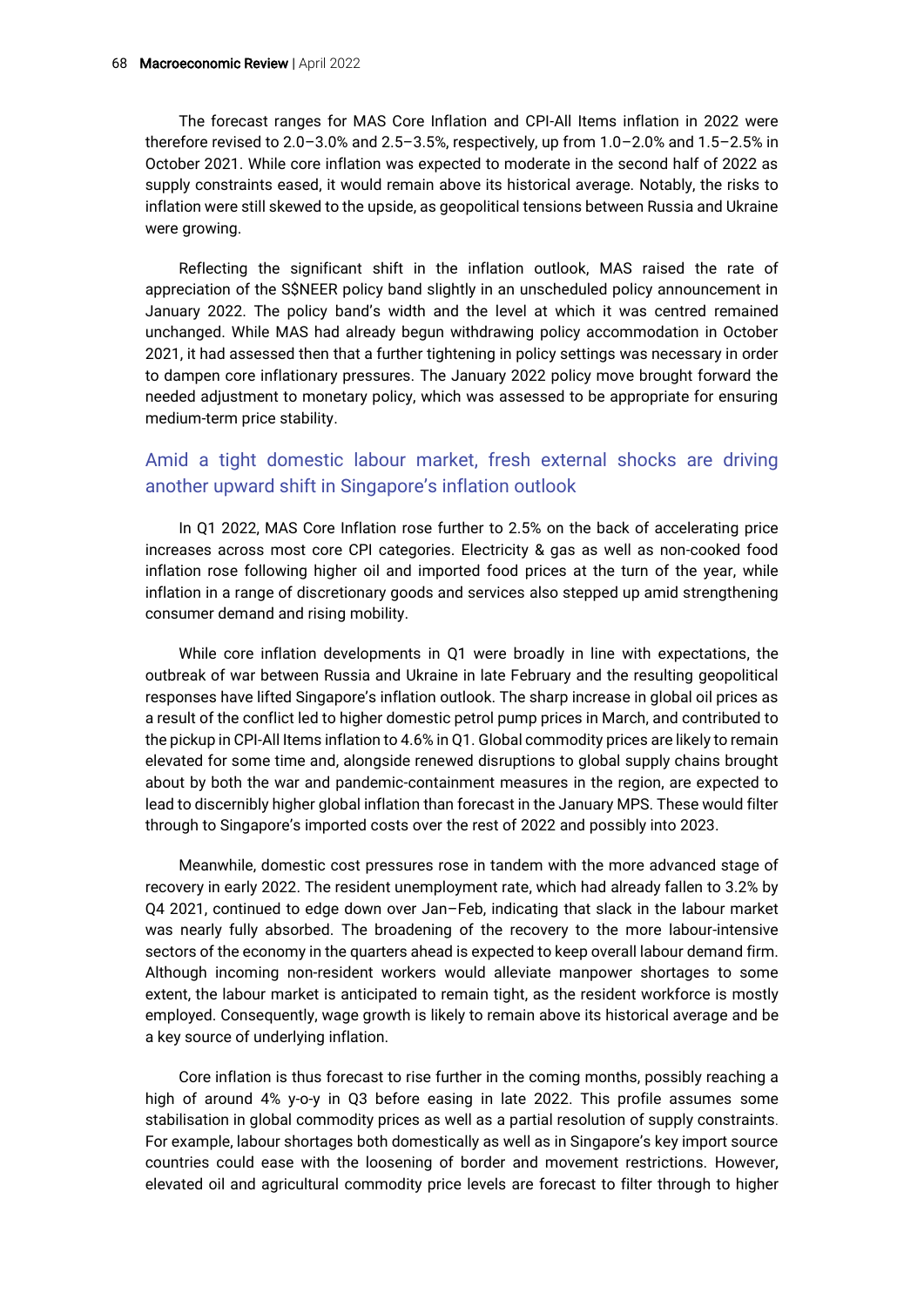operating costs in Singapore over an extended period. Together with rising unit labour costs stemming from the tight labour market, business costs will accumulate further and be passed through to consumer prices amid firm demand.

Largely reflecting the impact of the Russia-Ukraine conflict, the forecast range for MAS Core Inflation in 2022 has been revised up further to 2.5–3.5%, while that for CPI-All Items inflation has been raised to 4.5–5.5%. The larger upward revision in headline inflation reflects the stronger-than-anticipated outturns in car prices and residential property rents given the constraints on the supply of COEs and accommodation.

In the near term, risks to inflation remain skewed to the upside given the possibility of sharply lower energy exports from Russia, as well as more protracted strain on regional supply chains. Inflation could accelerate more rapidly than expected should supply-side risks materialise, while growth continues apace. Beyond the near term, the trajectory of global inflation will depend on the outcome of structural demand and supply forces, alongside the expected tightening of monetary policy by major central banks.

### The conflict has dented the global economic outlook, but Singapore's further re-opening will support domestic growth prospects

The Russia-Ukraine conflict has dampened the outlook for global GDP growth, crimping prospects of the economies with significant trade and financial linkages with the two countries. Of these, the Eurozone and UK, in particular, are major trading partners for Singapore. In addition, heightened uncertainty arising from the war, as well as concerns over energy and food prices, have weakened consumer and business confidence. Households and businesses globally could also cut back on private consumption and investment, amid the erosion of purchasing power. Moreover, tightening financial conditions as major central banks accelerate monetary policy normalisation will act as a restraint on the pace of global economic expansion.

Nevertheless, growth in Singapore's major trading partners is not expected to be derailed. Demand in the advanced economies should stay well-supported by the buffer provided by household savings and wealth accumulated during the pandemic. In the region, growth should remain resilient as some economies experience a terms of trade improvement amid higher commodity prices, while most countries should see a boost from rising mobility and the relaxation of border restrictions. All in, the global economy is forecast to expand by 3.9% this year, with Asia ex-Japan growing at a faster pace than the G3, on the back of the former's greater scope to catch up to pre-pandemic output levels.

Singapore's economic recovery broadened in Q1 2022, with the drivers of growth shifting from the external-oriented sectors towards those that were worst-hit by the pandemic. Sequential growth momentum in the external-oriented sectors eased following the robust expansion in the preceding quarter. In comparison, the pace of expansion in the domesticfacing sectors picked up alongside the progressive relaxation of restrictions on dining out, events, and the proportion of workers allowed to return to offices.

The shock to global commodity prices, as well as weaker prospects for growth in Europe since late February, have modestly dampened the outlook for the domestic economy. Singapore's exposure to final demand in Russia is marginal, but production will be impacted directly by the surge in imported costs, as well as indirectly, through weaker growth in countries heavily reliant on Russian-sourced intermediate inputs. (See Chapter 2, page 26).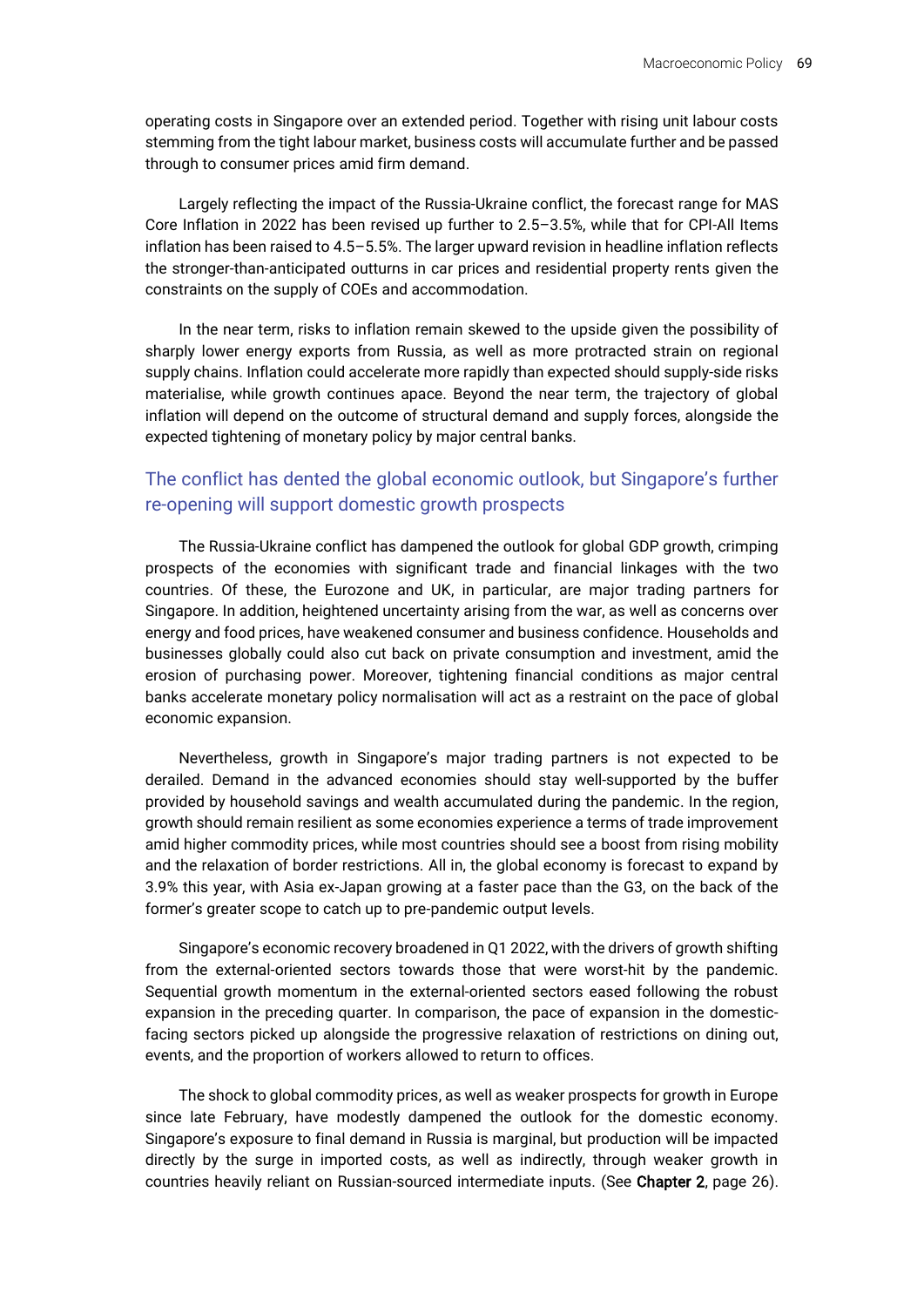Consequently, growth in trade-related clusters and modern services will moderate to a greater extent than previously forecast. However, the more comprehensive relaxation of border controls and safe management measures from Q2 will support a stronger expansion in the travel-related and domestic-oriented sectors and mitigate some of the external drags on growth. Although high inflation could weigh on households' discretionary spending, domestic consumption should be temporarily buoyed by savings and the unleashing of pent-up demand.

Barring severe dislocations to the global economy, Singapore's GDP growth remains on track to come in at 3–5% this year. The negative output gap is estimated to have closed at end-2021, reflecting an economy that has recovered more quickly than expected from the pandemic-induced recession. The output gap is forecast to turn marginally positive over 2022 as the labour market tightens and spare capacity across other factor markets is more fully utilised.

### In April 2022, MAS tightened monetary policy further by re-centring the policy band upwards and increasing its rate of appreciation slightly

As the Singapore economy is forecast to operate around its potential and core inflation is projected to keep above its historical average, MAS decided to tighten monetary policy in the April 2022 MPS by adjusting two parameters of the S\$NEER policy band. First, MAS recentred the mid-point of the policy band to the S\$NEER's prevailing level, which was near the top of the band. This was consistent with the overall extent of economic recovery and effectively reversed the downward re-centring of the policy band undertaken in March 2020. Second, building on the tightening moves in October 2021 and January 2022, the rate of appreciation of the policy band was increased slightly. This would exert a steady dampening effect on persistent inflationary pressures.

Against elevated external inflation, the stronger S\$NEER will stem the acceleration of imported business costs that would have otherwise constrained the economy's supply capacity more appreciably. At the same time, the cumulative effects of monetary policy tightening over the past six months will keep the aggregate level of activity closer to the economy's potential and work to ensure medium-term price stability (Chart 4.1). MAS will remain vigilant with respect to developments in the external environment and their impact on the Singapore economy. Chart 4.2 summarises the recent shifts in monetary policy, GDP growth and inflation in the Singapore economy.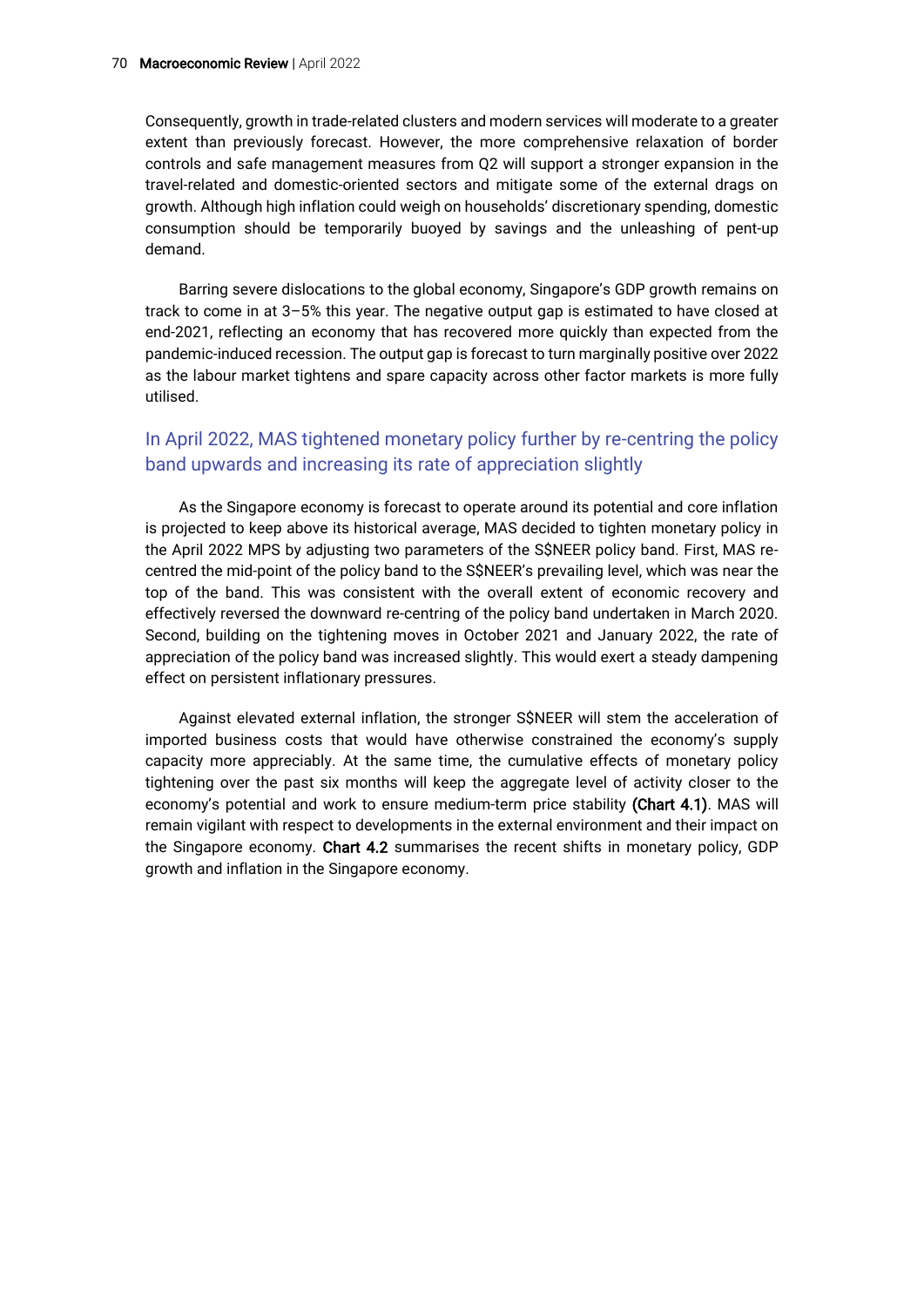



Output Gap

Source: EPG, MAS estimates

Note: The forecast for 2022 takes into account the changes to the policy stance in January and April 2022. Absent these policy moves, the output gap is forecast to turn mildly positive.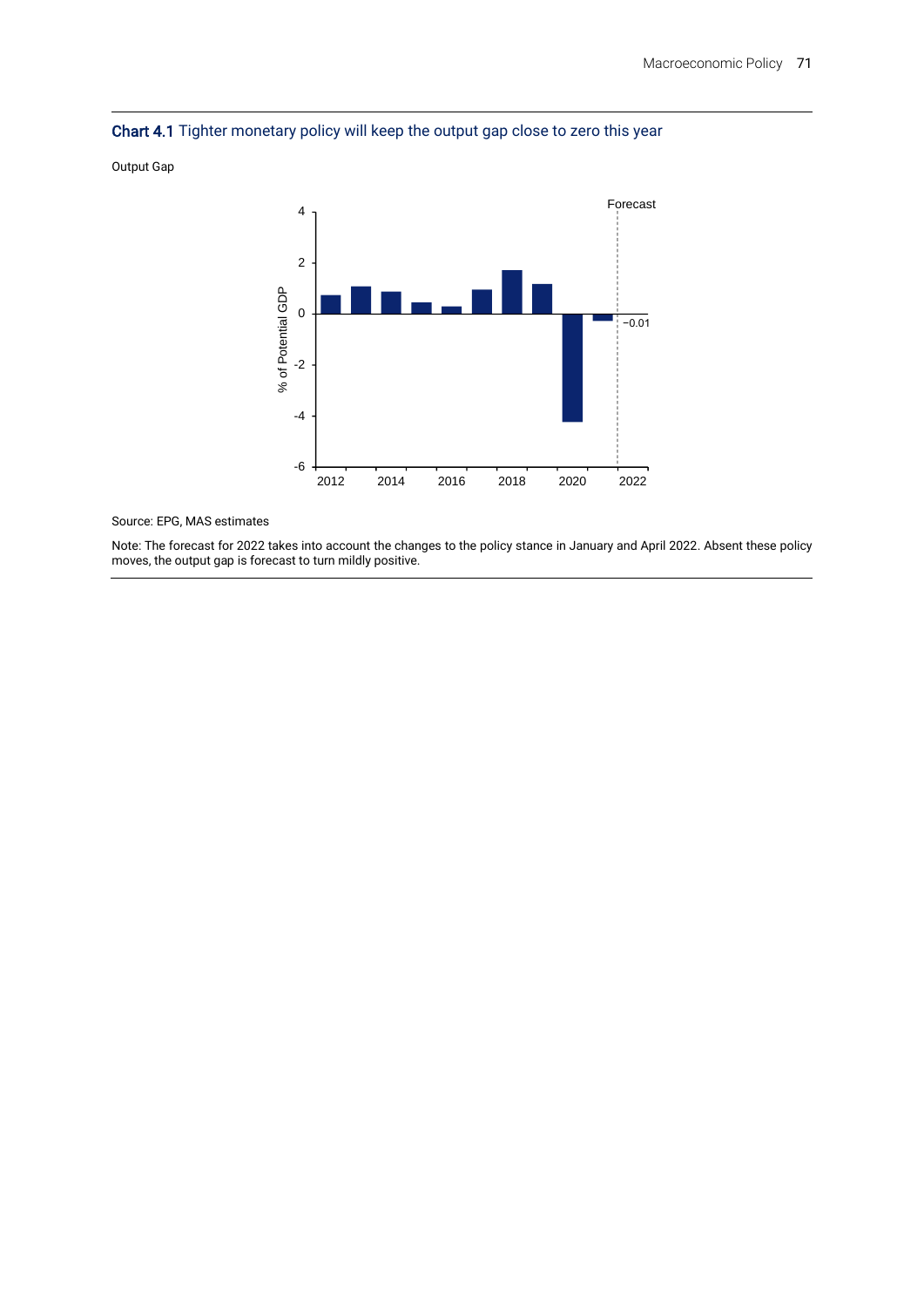

S\$NEER, real GDP growth, CPI-All Items inflation and MAS Core Inflation



Source: DOS and EPG, MAS estimates

Note: Vertical dashed lines indicate changes to the settings of the S\$NEER policy band. For a summary of MAS' past policy decisions, please see "[Past Monetary Policy Decisions](https://www.mas.gov.sg/monetary-policy/past-monetary-policy-decisions)".

### The S\$NEER has broadly trended higher within the appreciating policy band

Over the past six months, the S\$NEER fluctuated in the upper half of the policy band, but remained on a broad appreciation trend in line with the policy intent (Chart 4.3). Point to point, the S\$NEER appreciated by 1% over this period.

The S\$ strengthened against the Japanese yen and Euro, with the former weighed down by the Bank of Japan's pledge to continue with its accommodative monetary stance, while the latter eased on deteriorating sentiment over the continent's economic prospects. In contrast, the S\$ weakened against the US\$ and Australian dollar due to the more aggressive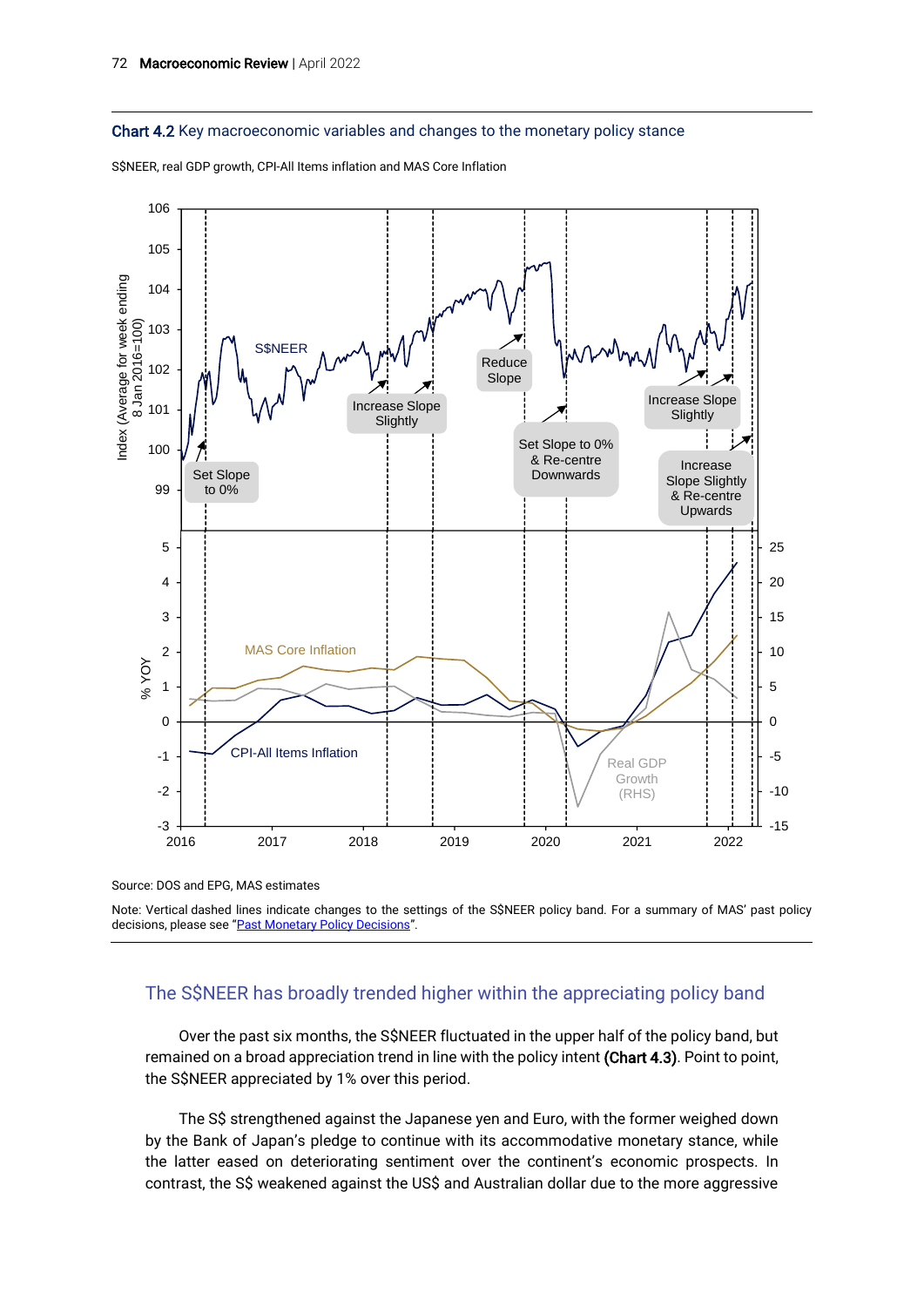Yen

 $U<sub>0</sub>$ 

8-Apr

Euro





Chart 4.4 Shifts in expectations of relative policy stances and risk sentiment drove FX movements

A\$

RMB

Short-term US\$ interest rates picked up over the last six months, with the 3-month US\$ LIBOR rising to 0.96% as of end-March, from 0.13% in October. The US\$ Overnight Index Swap (OIS)-LIBOR spread also rose over October 2021 to March 2022, reflecting gradually tightening US\$ funding conditions. Domestic S\$ interest rates edged up in tandem, with the 3-month S\$ SIBOR, compounded Singapore Overnight Rate (SORA) and S\$ Swap Offer Rate increasing to 0.79%, 0.28%, and 0.95%, respectively, from levels close to their all-time lows (Chart 4.5).

Changes in the Domestic Liquidity Indicator  $(DLI)^1$  were driven by both developments in the S\$NEER and domestic interest rates over the same period. Singapore's monetary conditions, as proxied by the DLI, tightened in October 2021 due to the strengthening of the S\$NEER following MAS' shift to a positive rate of appreciation in the exchange rate policy band. The DLI was broadly unchanged over November and December. Liquidity conditions then tightened sharply over Q1 2022, reflecting a higher level of the S\$NEER as well as the increase in domestic interest rates in March (Chart 4.6).

<sup>&</sup>lt;sup>1</sup> The DLI captures movements in the S\$NEER and the 3-month S\$ SIBOR.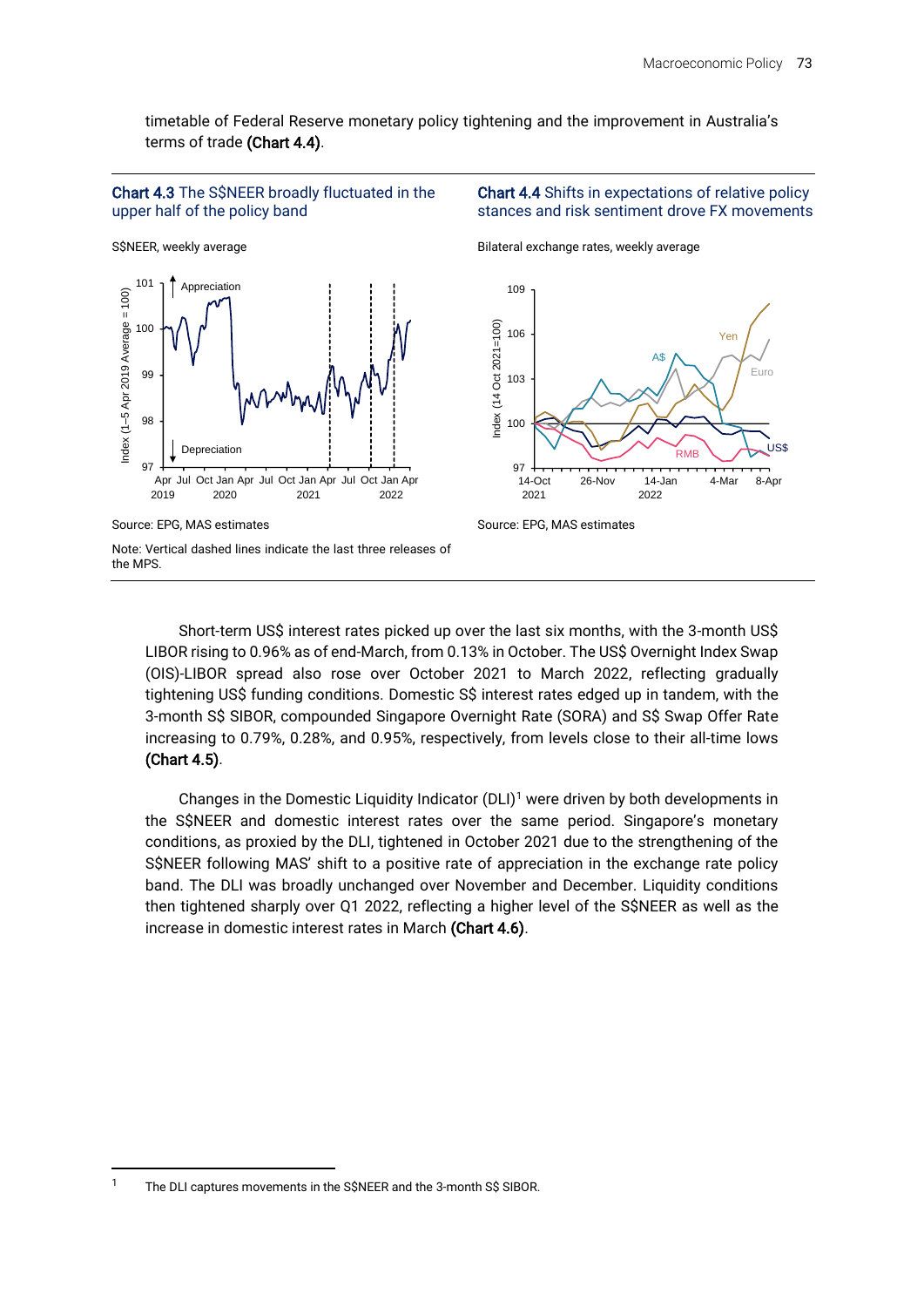#### Chart 4.5 Domestic interest rates rose in line with global interest rates

#### US\$ and S\$ interest rates, end of month



DLI and components



Source: ABS Benchmarks Administration Co Pte Ltd and ICE Benchmark Administration Ltd



Source: ABS Benchmarks Administration Co Pte Ltd and EPG, MAS estimates

### The stock of loans and money supply have increased steadily in recent months

Overall credit has grown at a steady pace since July 2021<sup>2</sup>, alongside the recovery in the domestic economy. Outstanding business loans reached \$516 billion in February 2022, up 5.9% since July last year. At the same time, consumer loans rose at a slower pace of 4.1% over the same period, from \$301 billion to \$314 billion. All in, total loans increased by \$41 billion between July 2021 and February 2022 (Chart 4.7).

<sup>&</sup>lt;sup>2</sup> On 1 July 2021, two major changes in MAS' banking sector regulatory framework took effect. This led to changes in the way data is reported by financial institutions, and consequently, to changes to the statistics reported in MAS' Monthly Statistical Bulletin, including data on loans, monetary aggregates, and their sub-components. The data reported in earlier issues of the Review were compiled on the previous basis, which was terminated in June 2021. For more information, please refer to MAS' note on "[Updates to the Monthly Statistical Bulletin](https://www.mas.gov.sg/-/media/MAS/Statistics/Monthly-Statistical-Bulletin/MSB-Note-Final.pdf?la=en&hash=74E47CAD27E21EDD8EDCC9781473306B3D8A2BD6)".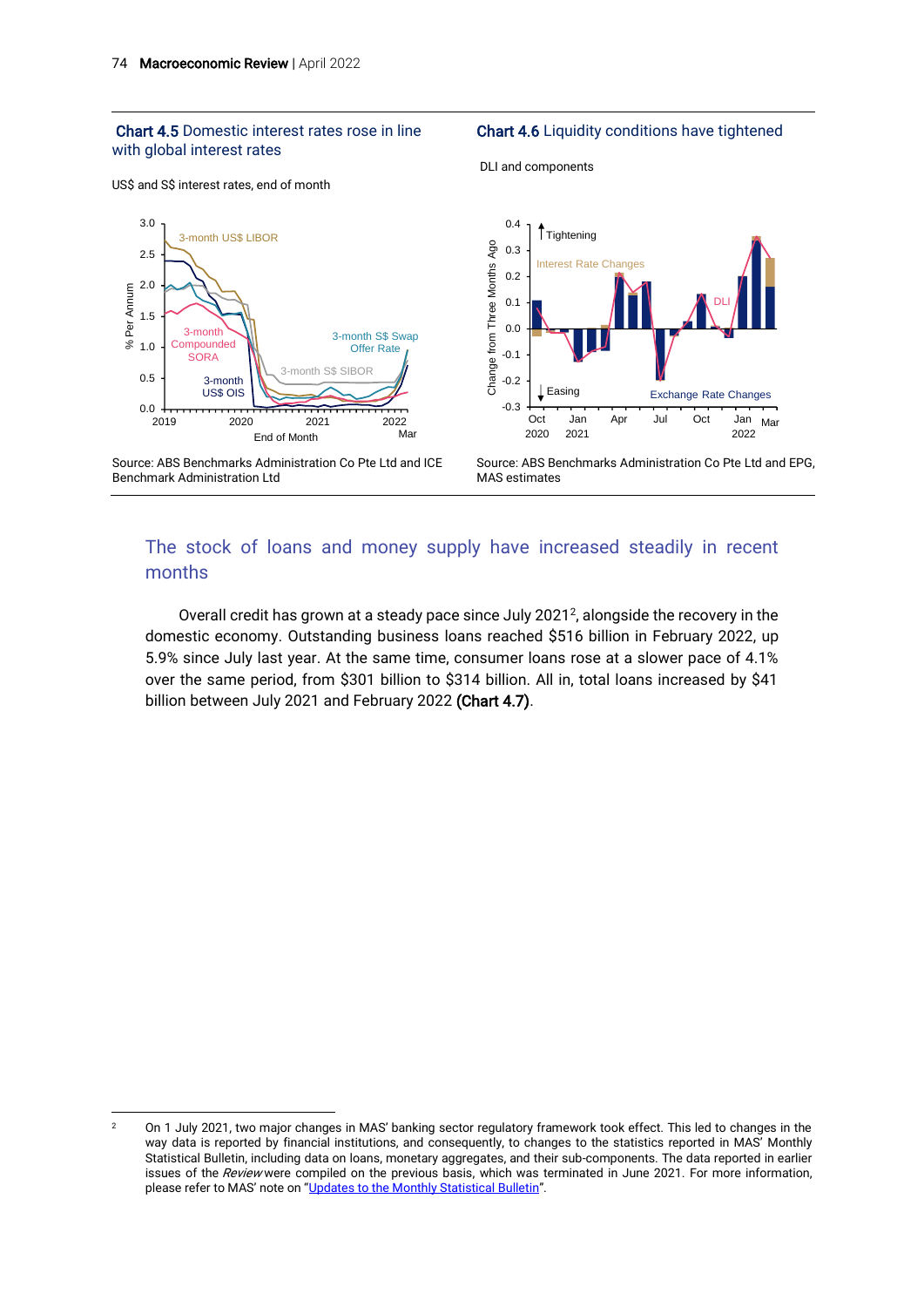

Outstanding stock of non-bank loans



Source: EPG, MAS estimates

Note: Data on credit levels from July 2021 reflects the changes to the statistics reported in MAS' Monthly Statistical Bulletin.

In tandem with the pickup in credit, money supply also expanded between July 2021 and February 2022. M1, M2 and M3 grew by 4.4%, 3.9% and 3.8% respectively over this period (Chart 4.8). The faster growth in M1 came from the larger expansion of currency in circulation and demand deposits. In comparison, M2 and M3 recorded slightly lower growth, dragged down by the slower growth of fixed deposits (1.0%) (Chart 4.9).



#### Chart 4.9 All components contributed to money supply growth since July

Demand Deposits

Other Deposits

Components of money supply



Monetary aggregates



 $\Omega$ 

2021

200

400

\$ Billion

600

800

Note: Data on money supply from July 2021 reflects the changes to the statistics reported in MAS' Monthly Statistical Bulletin.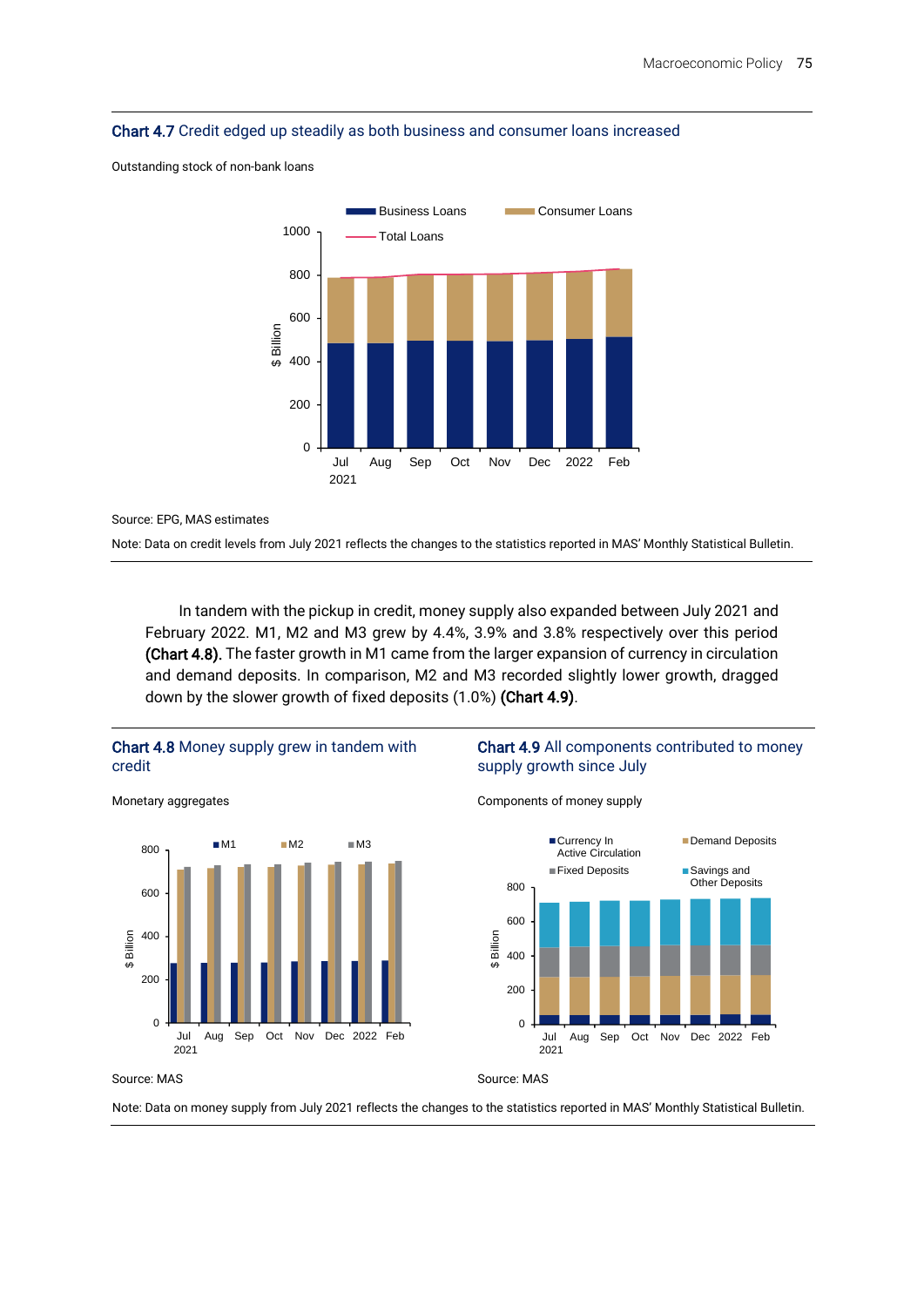## 4.2 Fiscal Policy

### The Budget was announced at a time when cyclical strains had eased but structural challenges were coming to the fore

Budget 2022 was delivered against a backdrop of improving economic prospects. Singapore's GDP had rebounded strongly in 2021 and the economy's negative output gap had narrowed considerably over the year. The labour market had likewise healed substantially, with slack having been almost fully absorbed. Despite the domestic spread of the Omicron variant, the public health system remained resilient, which allowed for further reopening of the Singapore economy and its borders. The easing of border restrictions and safe distancing measures would provide a boost to growth in 2022.

However, the negative impact of the pandemic continued to linger in parts of the economy. Activity in the worst-affected travel- and domestic-oriented sectors was still considerably lower than pre-COVID levels. Pockets of under-employment remained, while some workers were still facing the risk of long-term structural unemployment. At the same time, inflation was rising globally and domestically. MAS Core Inflation was forecast to step up to its fastest pace since 2008, which would weigh on the purchasing power of households.

Beyond the cyclical backdrop, Budget 2022 also reflected the ongoing structural shifts confronting Singapore, including digitalisation, demographic challenges and climate change. The government had already begun to respond to these issues prior to 2020, but the pandemic added fresh impetus to the need to address the secular forces underpinning these challenges.

Therefore, while Budget 2022 provided some temporary near-term support in view of the cyclical challenges, it largely pivoted towards helping Singapore and Singaporeans transit to living with COVID-19. Addressing structural challenges would, in many cases, involve significant spending over multiple years. Consequently, the Budget also announced the implementation of additional revenue measures that would set Singapore on a more secure fiscal footing in the longer term. (See Table 4.2 below for a list of key measures).

### Targeted, scaled-down support was extended to help businesses and households deal with near-term challenges

In view of the immediate challenges, Budget 2022 provided temporary measures amounting to \$1.1 billion to firms and households. The Jobs and Business Support Package comprised cash grants and extended salary support for local hiring to help firms tide over a period of elevated costs and near-term uncertainty. The Household Support Package included a mix of rebates, top-ups, and vouchers to aid households in their daily expenses given the recent strong pick-up in inflation.

Nevertheless, the measures were targeted and sized in a manner that appropriately reflected the progress made in the economy's recovery from the pandemic and the improving resident labour market. For instance, assistance under the Jobs and Business Support Package was largely directed at SMEs in sectors that were most affected by pandemicrelated restrictions, such as in retail and hospitality. The Jobs Growth Incentive (JGI) was also extended for a further six months, at a stepped-down degree of support aimed at helping segments of workers that were at greater risk of structural unemployment.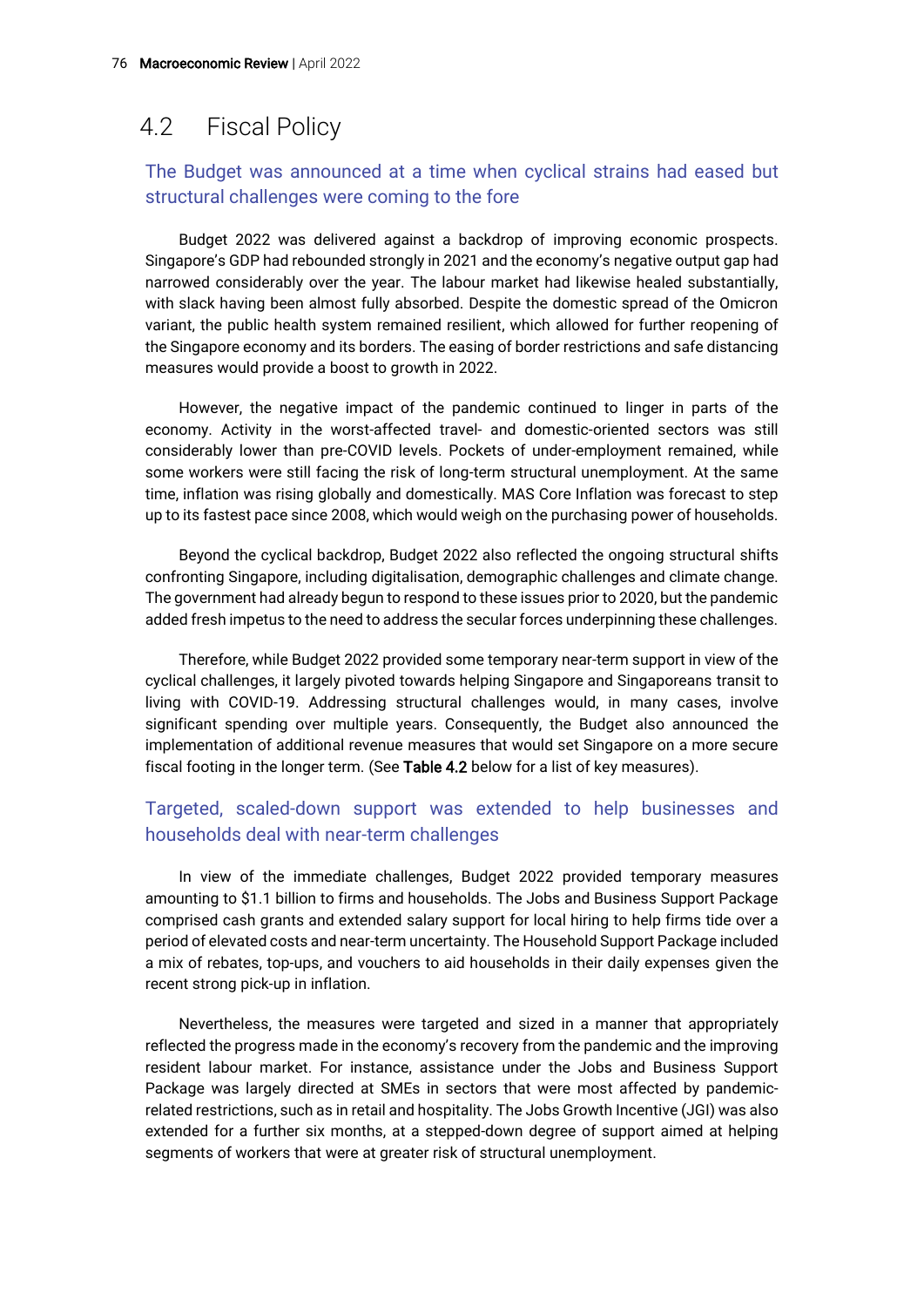### The Budget assisted firms with their digitalisation …

While the digitalisation of business processes had been well under way before the pandemic, the last two years have elicited a significant acceleration in firms' transformation journey. Businesses adapted their operations to labour shortages and turned to online modes of sales, while workers learnt new ways of working, including remotely and via various digital applications. As firms and workers acquired, and continued to invest in, the necessary skills and capabilities to utilise new technologies, productivity gains from digitalisation in the coming years have the potential to increase by a greater extent than in the past. This could occur as the synchronised adoption of digital processes, such as those required for electronic payments, paperless invoicing, and data exchange, result in significant network effects. The shift to remote work arrangements could also reduce the need for some capital inputs (such as office space), leading to greater business cost efficiencies.

To encourage the uptake of digital solutions, Budget 2022 allocated \$200 million to enhance the digital capabilities of workers and firms. Under the Advanced Digital Solutions and Grow Digital schemes for instance, enterprises building digital capabilities will receive 70% funding support. The Productivity Solutions Grant (PSG) makes available a further \$600 million to help businesses, in particular SMEs, adopt productivity-enhancing solutions. The grant is projected to support more than 100,000 projects over the next four years. In addition, the Budget made a push to increase collaboration between SMEs and research and innovation centres at polytechnics and ITE, so as to better match industry needs to technological innovations.

#### … and sought to develop a higher-skilled workforce

COVID-19 led to a large involuntary reduction in non-resident employment. As aggregate demand in the domestic economy shrank during the pandemic, the foreign workforce contracted sharply. At the same time, border restrictions due to public health considerations over most of 2020–21 made it difficult to bring in new workers from abroad for sectors where demand held up or was recovering. The effective cost of employing migrant work permit holders also increased, as a result of new norms introduced during the pandemic on the quality and size of accommodation for workers. In comparison, the government provided significant financial support to firms who held on to, or expanded, their resident workforce during the pandemic. Reflecting in part these dynamics, firms shifted the composition of their workforce sharply towards resident workers, driving a decline in the non-resident employment share to 32.9% as of end-2021, from a pre-COVID share of 37.7%. Concurrently, recovering labour demand led to the resident unemployment rate falling to 3.2% by the end of 2021, from a cyclical peak of 4.9% in October 2020. In industries where the shortage of workers persisted, firms substituted labour for capital and automated processes.

The shifts towards greater reliance on resident workers—including young and older residents who were previously outside the labour force—and on capital inputs has been beneficial from a sustainable growth and productivity perspective. To this end, Budget 2022 introduced a slew of measures to build on these shifts and further strengthen local-foreign workforce complementarity.

First, increases to the minimum qualifying salaries for both Employment Pass (EP) and S Pass (SP) holders were announced. This was to ensure that such pass holders were comparable in quality to the top one-third of their local counterparts. Higher foreign worker levies for SP holders were also announced. The increase in the relative cost of hiring non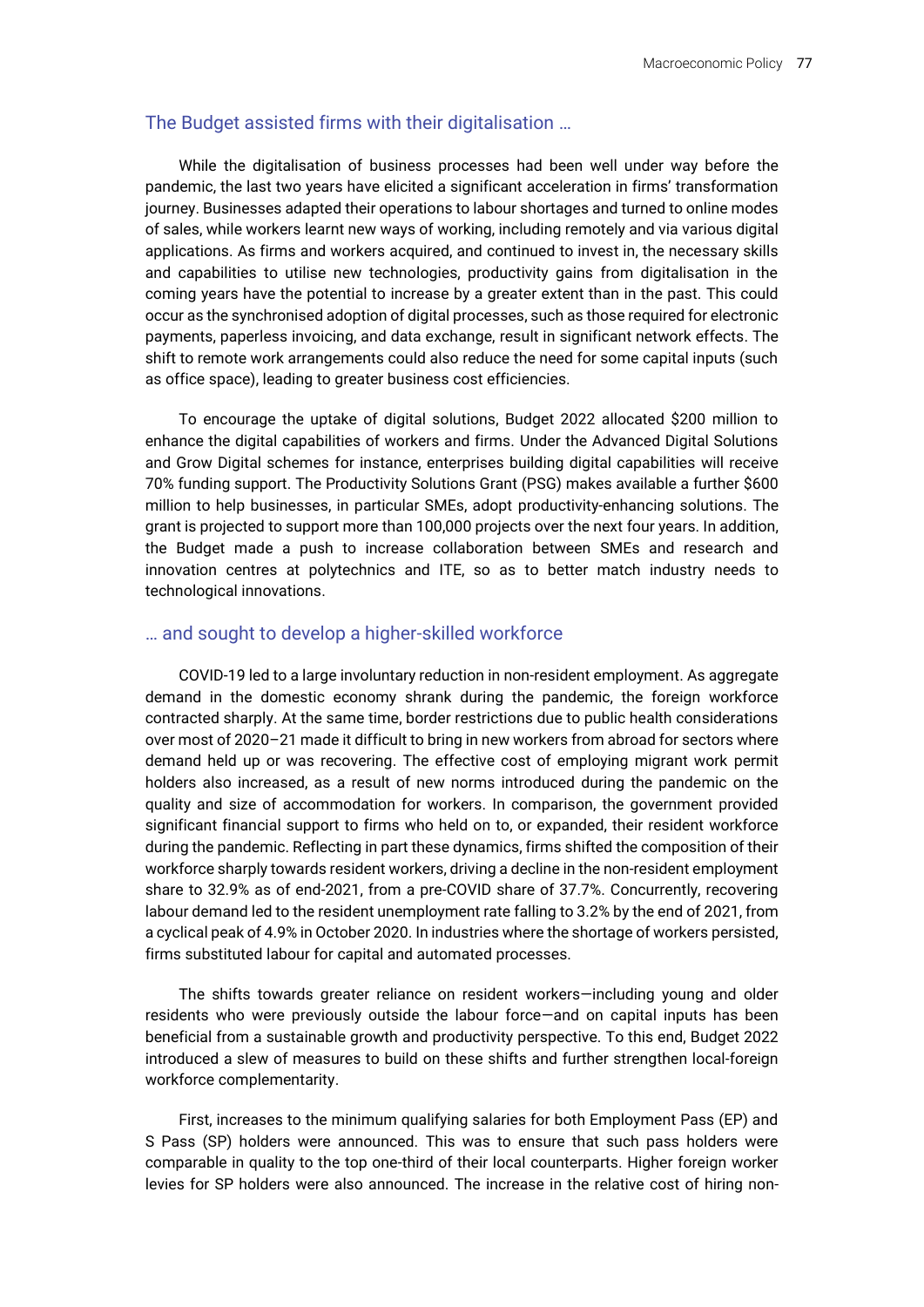resident workers to resident workers should lift demand for the latter. Meanwhile, higher overall wages should encourage residents outside of the labour force to reskill for in-demand job roles and join the workforce.

Second, additional reductions in the Dependency Ratio Ceiling (DRC) for the construction and process sectors were announced, to encourage firms in these sectors to further reduce their historically high dependency on low-skill foreign labour. With resident labour supply in these sectors likely to remain limited, a lower DRC effectively encourages firms to reduce their use of labour inputs. Reductions in the DRCs, in combination with a new levy framework $3$ , should encourage firms to undergo more extensive business transformation, leverage technology and employ higher-skilled workers. While the revised DRCs are not binding at present, they are likely to limit the extent to which non-resident workers can be hired after border restrictions are fully lifted.

In addition, the Complementarity Assessment (COMPASS) framework, announced in March 2022, will ensure that EP holders are employed in areas where Singapore faces skills shortages. It will incentivise firms to bring in non-resident workers with the appropriate skills who would in turn catalyse the creation of good jobs for resident workers. Ultimately, the COMPASS system aims to improve the diversity and complementarity of incoming EP holders.

The changes to foreign worker policies were accompanied by continuing measures to boost the quality of local human capital. In this vein, Budget 2022 introduced the SkillsFuture Career Transition Programme to provide high-quality, industry-oriented training courses and pre- and post-training support services (e.g., employment facilitation and career coaching), to help jobseekers secure employment in sectors with good hiring opportunities. In addition, the SGUnited Mid-Career Pathways Programme–Company Attachment (SGUP-CA) was made permanent. This will provide mid-career jobseekers with full-time attachment opportunities to widen their professional networks and gain industry-relevant experience.

### The Budget introduced measures to lift the incomes of lower-wage workers and made changes to improve the progressivity of the tax system

Prior to Budget 2022, the government had already announced a number of policies to raise the wages of low-income workers. These included broadening the coverage of the Progressive Wage Model to more sectors and occupations, as well as extending the Local Qualifying Salary (LQS) to all firms that employed non-resident workers.

The Budget built on these efforts by expanding the coverage of the Workfare Income Supplement and raising payouts for eligible workers. From January 2023, the Workfare qualifying income cap will be raised by \$500 and the scheme extended to younger workers aged 30–34. The quantum of Workfare annual payouts to those aged 35 and above would also be increased to \$3,000–\$4,200. To help businesses cope with the transitional costs, the Budget introduced the Progressive Wage Credit Scheme (PWCS) where the government would co-fund up to 50% of the wage increases of lower-wage workers between 2022 and 2026. It is projected that the government will spend \$9 billion in total on the PWCS and enhanced Workfare, underscoring the government's commitment to uplift lower-wage

<sup>&</sup>lt;sup>3</sup> The new framework will replace the current Man-year Entitlement framework, to encourage firms to support more offsite work and employ more higher-skilled work permit holders.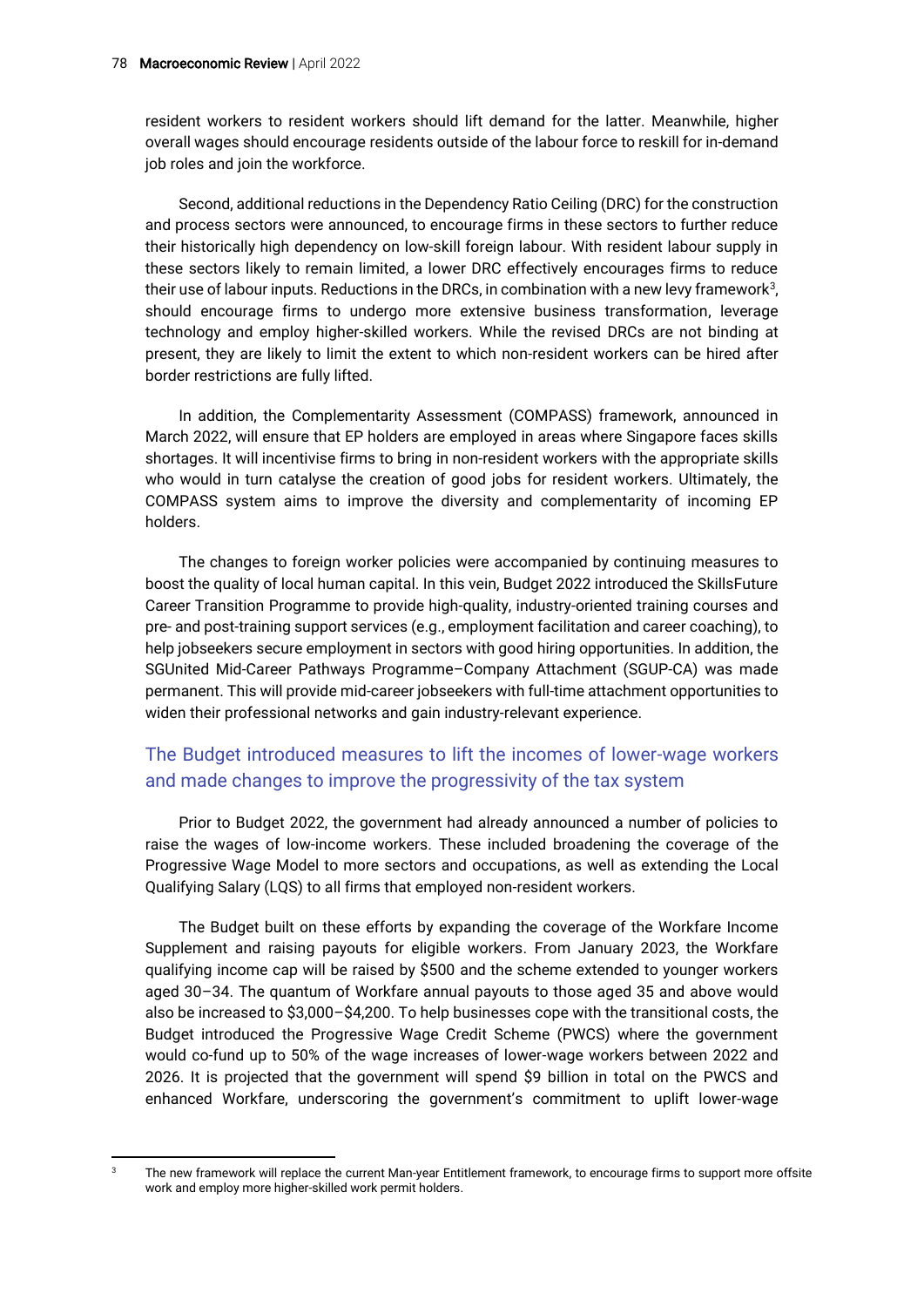workers and mitigate income inequality. All in, these policies would help narrow the gap between the incomes of low-wage workers and that of the rest of the workforce.

Budget 2022 also sought to improve the progressivity of the tax system. Starting from 2023, residential property tax rates will be raised in two steps. The property tax rates for nonowner-occupied residential properties will increase from the current 10–20% to 12–36%. As for owner-occupied residential properties, property tax rates for the portion of Annual Value in excess of \$30,000 will increase from the current 4–16% to 6–32%. The progressive slant was also evident from the new Additional Registration Fee (ARF) tier levied on luxury cars: for the portion of Open Market Value in excess of \$80,000, car buyers would pay a 220% tax rate.

The progressivity of the personal income tax regime was also enhanced, effectively creating two new tiers that would lift marginal tax rates by  $1-2\%$  points for the top 1.2% of personal income taxpayers in Singapore from the Year of Assessment 2024.

### The government committed to a climate-sustainable future for Singapore

Singapore had already introduced carbon taxes in 2019. In addition, the government launched the Singapore Green Plan in 2021 and announced its aim to achieve net zero emissions as soon as was viable in the latter half of the century.

Budget 2022 underscored the government's intention to achieve sustainable development for Singapore by accelerating the timetable for achieving net zero emissions to by or around mid-century. To achieve this objective, Budget 2022 sharpened the marketbased signals that were already in place—namely, increasing carbon taxes more quickly than previously set out—so as to spur reductions in total carbon emissions.

The carbon tax rate per tonne of carbon dioxide equivalent will step up significantly in phases from the current \$5, to \$25 from 2024, \$45 from 2026, and as high as \$80 per tonne by 2030. As William Nordhaus outlined in his 2018 Nobel Prize lecture, a carbon tax helps to signal to consumers which goods and services are carbon-intensive and should therefore be consumed sparingly. It also enables producers to differentiate between inputs of varying carbon-intensity, thereby inducing firms to adopt innovative, low-carbon technologies. Finally, a carbon tax provides market incentives for investors, innovators and financiers to fund, invent, develop and commercialise new low-carbon products and processes, and economises the information required to undertake all these tasks.

Although Singapore's carbon tax rates are set to increase several-fold over the next few years, they will probably still be below what is needed to achieve net zero carbon emissions by the middle of the century. Climate scenarios developed by the Network for Greening the Financial System, for example, suggest that a carbon price of approximately US\$160 per tonne of emissions would be needed by 2030 to ensure the global transition towards net zero by 2050.<sup>4</sup>

### To secure the government's finances for the future, Goods and Services Tax rates will be raised in 2023 and 2024

Budget 2022 highlighted that significant increases in spending would be needed to address the structural challenges outlined above. For instance, the government would have

<sup>4</sup> Network for Greening the Financial System, "NGFS Climate Scenarios for central banks and supervisors", June 2021.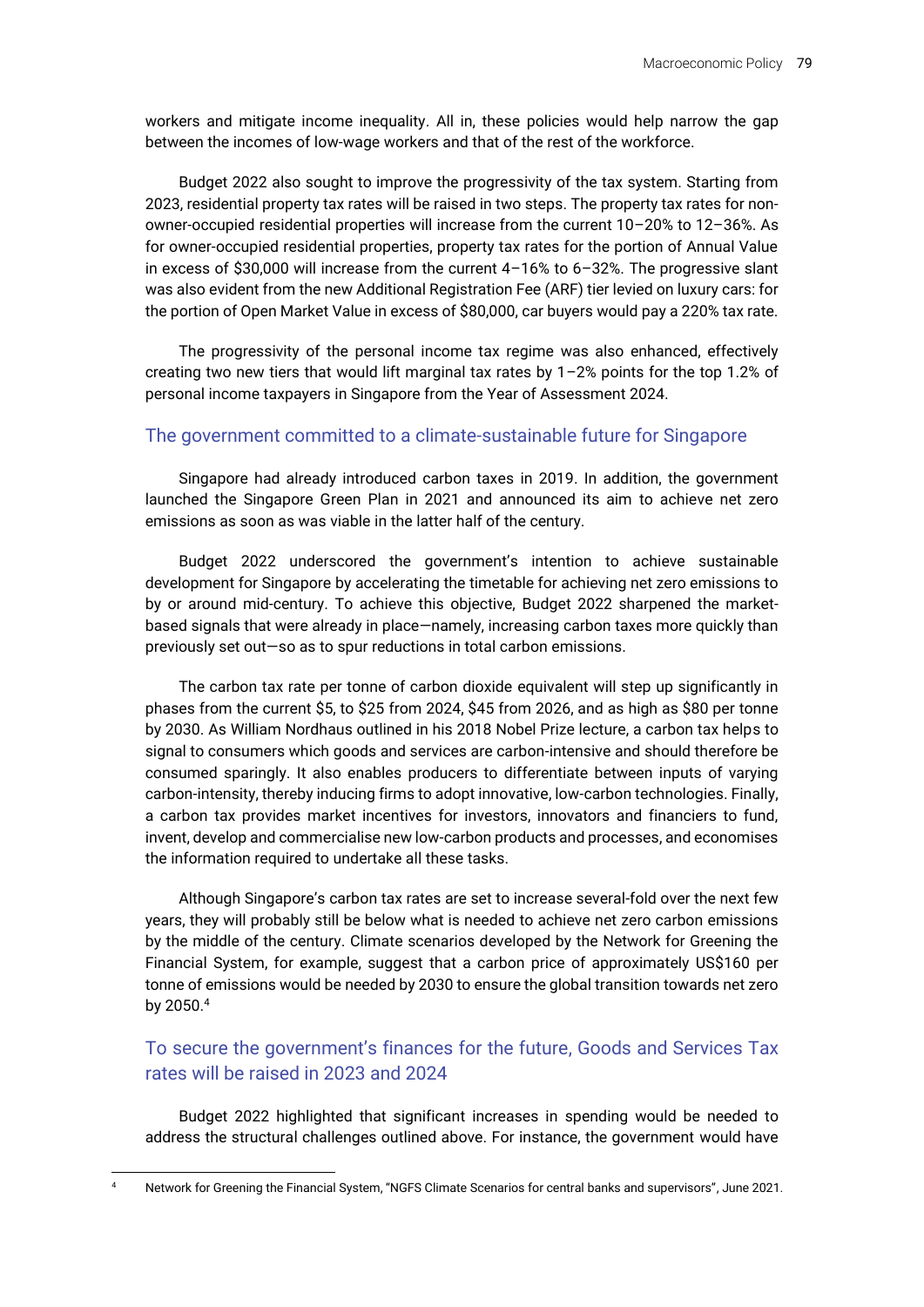to invest in infrastructure to both mitigate the effects of climate change, and to facilitate the country's adoption of cleaner energy sources. In addition, the ageing of the population would necessitate greater social spending, particularly on healthcare. Major, long-term infrastructure projects that yield benefits over multiple generations can be funded through borrowing under the Significant Infrastructure Government Loan Act (SINGA). However, higher spending on healthcare and other areas such as education and security would be needed on a continuing basis, and should therefore be funded by recurrent revenues such as taxes.

Against this backdrop, the Budget took a decisive step to secure the revenues needed to support higher recurrent future spending by raising the Goods and Services Tax (GST) rate by 2% points. Taking into account the lingering uncertainty and increased cost of living pressures on households, the GST rate hike was delayed and spread out over two years: it would go up by 1% point in January 2023, and by a further 1% point in January 2024.

Budget 2022 also announced that the Assurance Package for GST would be increased by \$0.6 billion to \$6.6 billion. The enhanced Assurance Package would cushion the impact of the planned GST increase for all Singaporeans. The majority of Singaporean households would receive offsets to cover at least five years' worth of additional GST expenses, while lower-income households would receive offsets covering about 10 years of additional GST expenses. The Package is larger than the previous \$4 billion GST Offset Package introduced in 2007 (worth \$5.2 billion in 2021 dollars), when the GST rate was last increased by 2% points.

Beyond the transitional support provided by the Assurance Package, the Budget also enhanced the permanent GST Voucher (GSTV) scheme to defray the GST expenses of lowerto middle-income Singaporean households. The scheme was bolstered in three ways: the S&CC Rebate component of the GSTV scheme was made permanent; the assessable income threshold for GSTV–Cash was lifted from \$28,000 to \$34,000, so that more Singaporeans would qualify for this component of the scheme; and the quantum of the GSTV–Cash payout was increased to \$250–\$500 for those residing in homes with Annual Values not exceeding \$21,000.

### The overall budget deficit is projected to narrow in FY2022 while the cumulative draw on Past Reserves will be lower than projected

The overall budget deficit is expected to come in at \$5.4 billion (0.9% of GDP) in FY2022, marking the third consecutive year of deficit (Table 4.1). The primary deficit is projected to widen to \$20.7 billion in FY2022 from \$18.0 billion in FY2021 as operating expenses are forecast to grow in tandem with rising healthcare costs. Higher expenditure will be offset in part by lower special transfers, as the government tapers the support provided to businesses and households. Consequently, the overall budget deficit will be slightly smaller than the \$5.6 billion shortfall (1.0% of GDP) recorded in FY2021.

The government had obtained the President's assent to draw up to \$6 billion from Past Reserves to maintain a multi-layered public health defence. Taken together, the projected drawdown of reserves over FY2020–22 would amount to \$42.9 billion. This cumulative draw is less than the initial draw of \$52 billion that the President had originally agreed to for FY2020, reflecting the government's prudent use of Past Reserves.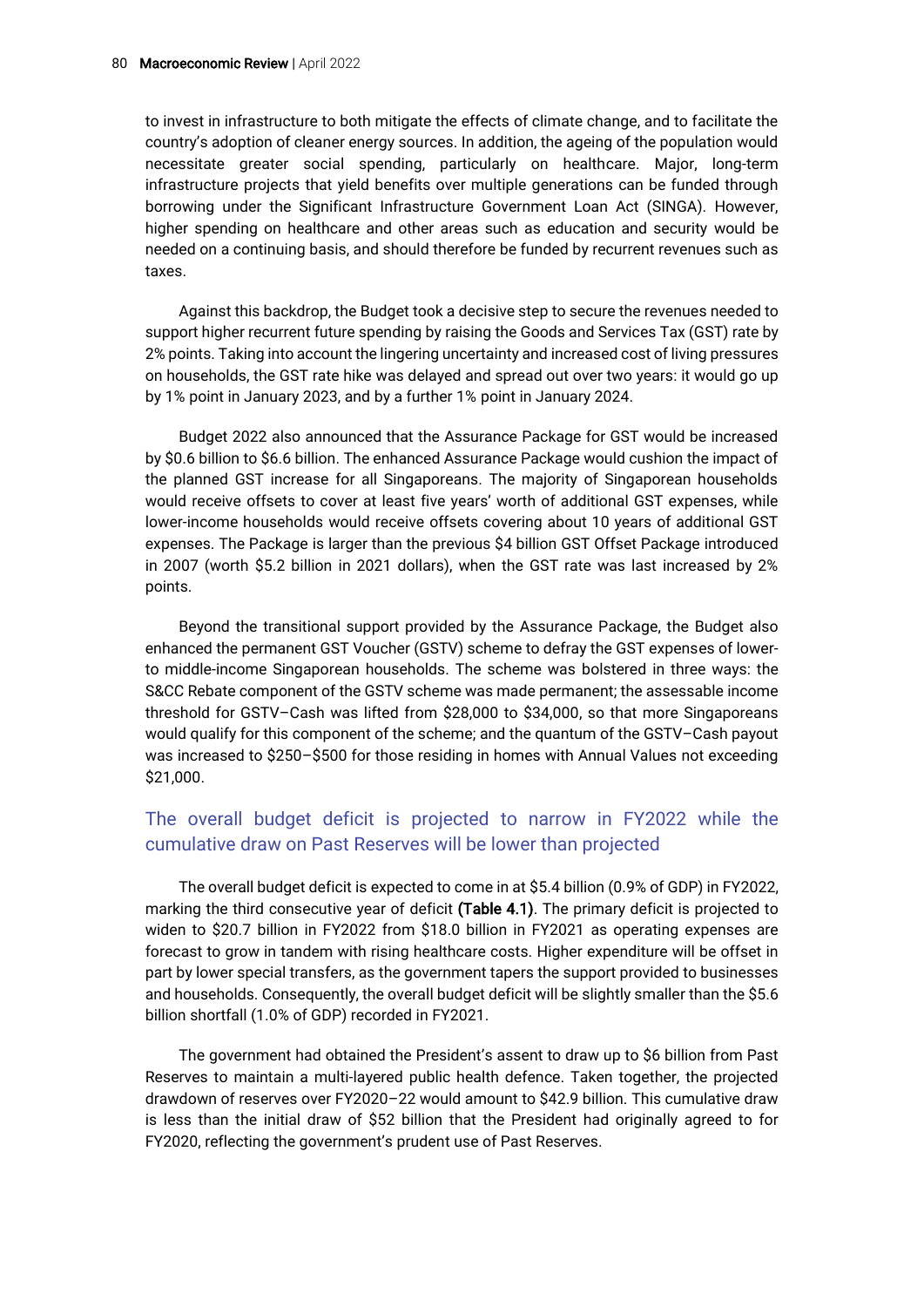#### Table 4.1 Budget summary (FY basis)

|                                                               | FY2021 Revised |          | <b>FY2022 Budgeted</b>   |          |
|---------------------------------------------------------------|----------------|----------|--------------------------|----------|
|                                                               | \$ Billion     | % of GDP | \$ Billion               | % of GDP |
| <b>Operating Revenue</b>                                      | 80.4           | 14.9     | 81.8                     | 14.3     |
| <b>Total Expenditure</b>                                      | 98.4           | 18.2     | 102.4                    | 17.9     |
| Primary Surplus (+) / Deficit (-)<br>Less: Special Transfers  | $-18.0$        | $-3.3$   | $-20.7$                  | $-3.6$   |
| (excluding top-ups to endowment/trust<br>funds)               | 7.9            | 1.5      | 2.2                      | 0.4      |
| Basic Surplus $(+)$ / Deficit $(-)$                           | $-25.9$        | $-4.8$   | $-22.8$                  | $-4.0$   |
| Less: Special Transfers<br>(top-ups to endowment/trust funds) |                | 0.0      | 4.1                      | 0.7      |
| Add: Net Investment Returns Contribution                      | 20.3           | 3.8      | 21.6                     | 3.8      |
| Less: Interest Costs and Loan Expenses                        |                | 0.0      | 0.1                      | 0.0      |
| Overall Budget Surplus (+) / Deficit (-)                      | $-5.6$         | $-1.0$   | $-5.4$                   | -0.9     |
| Add: Capitalisation of National Significant<br>Infrastructure | 0.7            | 0.1      | 2.4                      | 0.4      |
| Less: Depreciation                                            |                | 0.0      | $\overline{\phantom{a}}$ | 0.0      |
| <b>Overall Fiscal Position</b>                                | $-5.0$         | $-0.9$   | $-3.0$                   | $-0.5$   |

Source: MOF

### Fiscal policy remains expansionary in CY2022

The cyclically-adjusted budget balance (CABB)<sup>5</sup> gauges the discretionary fiscal injection to demand, separate from changes in revenue and expenditure that arise endogenously from the level of economic activity. The CABB in calendar year 2022 (CY2022) is projected to be a deficit of 4.4% of GDP, indicating that the *fiscal stance* is expansionary. Comparing the CABB from year to year gives the *fiscal impulse*, a measure of the net incremental fiscal support to economic activity. MAS estimates the fiscal impulse will be +1.5% of GDP in CY2022. 6

Current fiscal policy settings should be interpreted in the context of the ongoing imperative to protect the community from the pandemic, and enable the transition to living with COVID-19. Using a general equilibrium econometric model<sup>7</sup>, MAS estimates that the discretionary measures announced in Budget 2022 will increase the level of real GDP by 1.1% in CY2022 (Chart 4.10), largely due to spending on COVID-related healthcare that contributes 0.9% point. The remaining 0.2% point contribution comes mainly from household transfers and social spending to defray living expenses for lower- to middle-income households.

<sup>5</sup> In line with the standard international methodology used by the IMF, the MAS estimate uses a base year where output is assessed to be close to potential to determine the benchmark revenue and expenditure ratios. These ratios are then used to compute the CABB.

This is different from the fiscal impulse estimate published in MOF's Analysis of Revenue and Expenditure, which is computed for financial year 2022 (FY2022). As pandemic-related spending will be tapered over the year, while some tax increases will only be implemented from Q1 2023, the fiscal impulse for FY2022 is expected to be lower than for CY2022.

<sup>7</sup> Monetary Authority of Singapore (2014b), "[The Monetary Model of Singapore \(MMS\): A Technical Overview](https://www.mas.gov.sg/-/media/MAS/Monetary-Policy-and-Economics/Education-and-Research/Education/Macroeconometric-Models/The-Monetary-Model-of-Singapore-MMS-A-Technical-Overview.pdf)"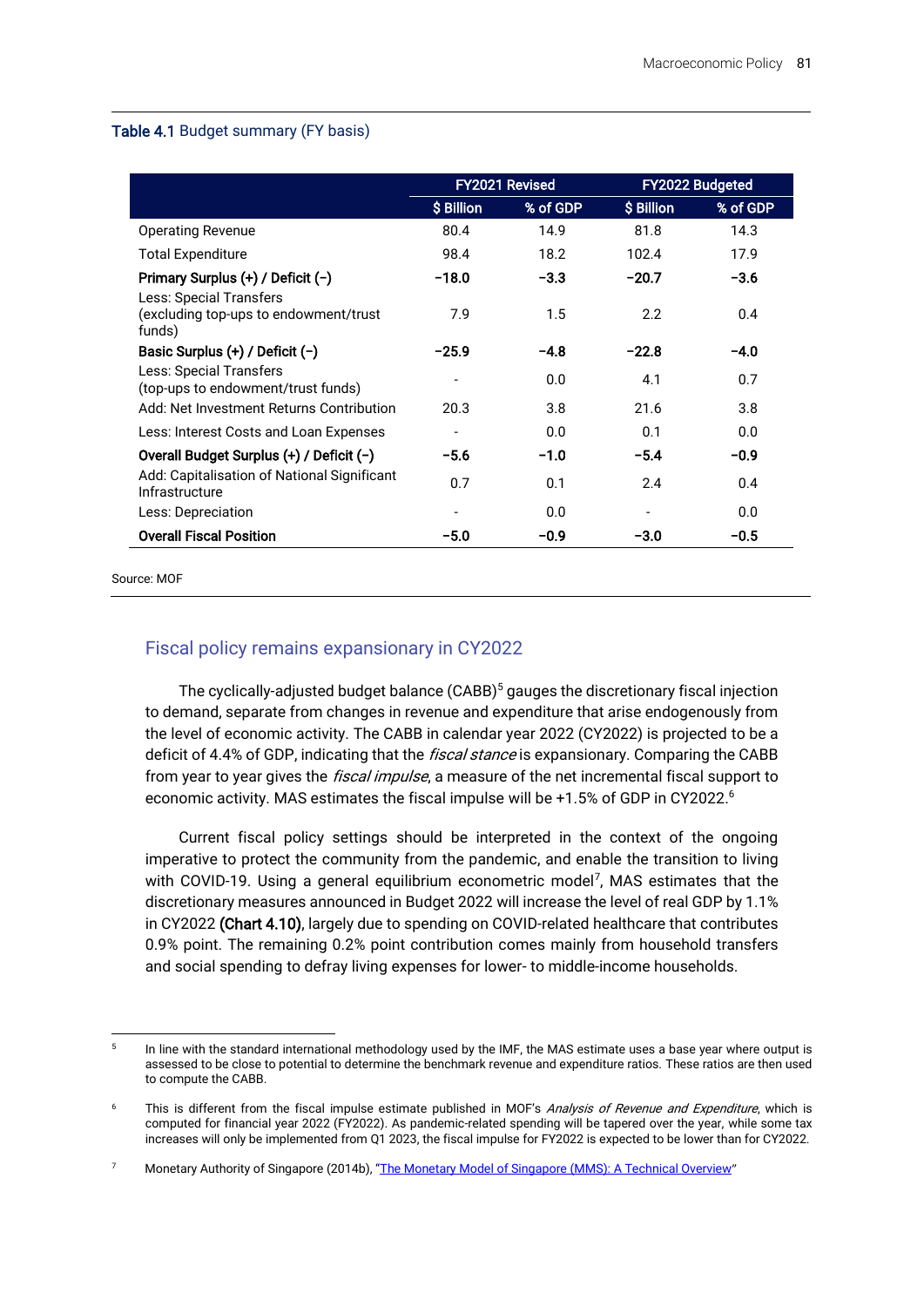Model simulation results indicate that the discretionary measures announced in Budget 2022 are projected to increase the level of GDP by 0.1% next year, with the positive contribution coming mainly from spending on measures to help businesses adapt to higher labour costs. The estimated fiscal injection in CY2022 is partly a function of the timing of specific policy measures, as the GST and property tax increases are scheduled to take effect only in 2023. The planned tax increases will have a slightly contractionary impact on 2023 GDP, but the drag is estimated to be entirely offset by relief measures in the form of the Assurance Package and GST Voucher scheme enhancements. However, the overall fiscal stance and impact on GDP will depend on the full parameters of future Budgets.

#### Chart 4.10 Contribution of Budget 2022 to GDP



Decomposition of Budget 2022 measures; impact on Real GDP levels

Source: EPG, MAS estimates

Note: Revenue measures include the increase in ARF for luxury cars in 2022 and increases in the property tax and GST rates in 2023. The GDP impact from ARF and residential property tax hikes are expected to be minimal at the macroeconomic level.

#### Table 4.2 Summary of key measures from Budget 2022

#### KEY BUDGET INITIATIVES IN FY2022

#### A. MEASURES FOR SHORT TERM PANDEMIC RELIEF

Targeted immediate support for businesses

#### A1. Jobs and Business Support Package

- $\circ$  \$500 million set aside to provide targeted help for businesses and workers in struggling segments.
- o Small Business Recovery Grant to provide local SMEs in sectors most affected by COVID-19 restrictions with \$1,000 payout per local employee, up to \$10,000 per firm. Local sole proprietors and partnerships in eligible sectors, and SFA-licensed hawkers, market, and coffeeshop stallholders, who do not hire local employees will also receive a \$1,000 payout.
- o Extend JGI to September 2022 with stepped-down support rates to encourage hiring of workers who face greater difficulties in finding jobs.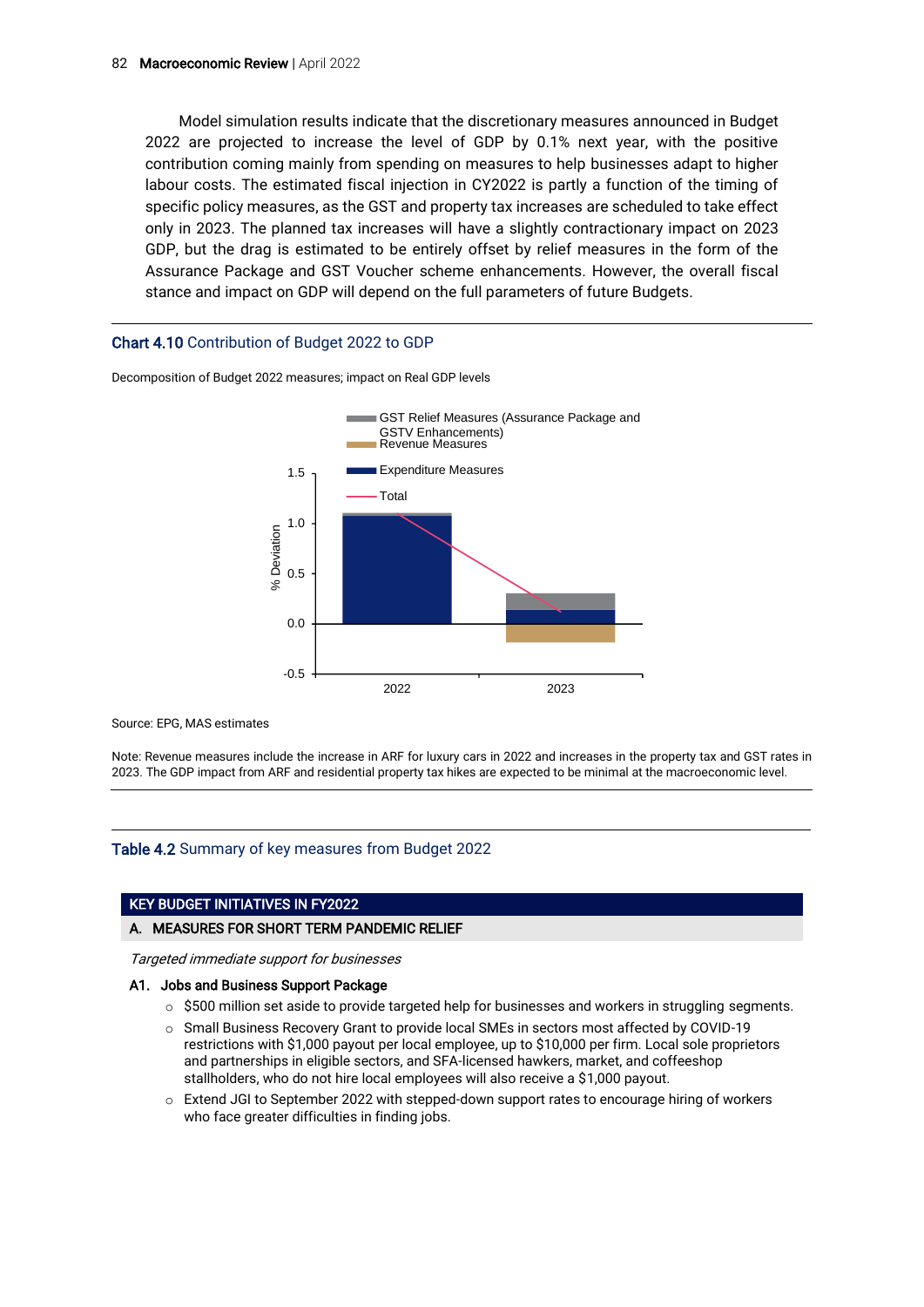#### A2. Temporary Bridging Loan Programme and Enhanced Enterprise Financing Scheme (EFS) – Trade Loan Scheme

- o Extended to 30 September 2022, with revised parameters.
- o Maintain 70% risk-share under enhanced Trade Loan beyond 30 September 2022 for enterprises trading in nascent markets.

#### A3. Enterprise Financing Scheme – Project Loan

o Extended to 31 March 2023 to support domestic construction projects for another year.

#### A4. Enterprise Financing Scheme – Merger & Acquisition (M&A) Loan

o Expand the M&A Loan scheme to include domestic M&A activities from 1 April 2022 to 31 March 2026 to support growth and expansion through mergers and acquisitions.

#### A5. Aviation Support Package

o Extend targeted assistance to preserve core capabilities and enhance status as an international aviation hub.

#### Targeted immediate support for households

#### A6. Household Support Package

- o \$560 million to help Singaporeans with daily expenses.
- o Eligible HDB households will receive double the regular GSTV U-Save rebates of up to \$285 for the rest of 2022.
- o Additional \$200 top-up to Child Development Account, Edusave Account or Post-Secondary Education Account for children below the age of 21, on top of the existing annual Edusave top-ups.
- o All Singaporean households will receive \$100 Community Development Council (CDC) Vouchers in 2022.

#### B. MEASURES TO CHART A NEW WAY FORWARD

#### Digitalisation and Innovation

#### B1. Advanced Digital Solutions

- $\circ$  The scheme will be expanded to include solutions that leverage Artificial Intelligence and Cloud technologies from 1 April 2022 to help enterprises improve operational efficiency and business decisions.
- o Participating enterprises will receive up to 70% funding support for these solutions.

#### B2. Grow Digital

- o The scheme will be expanded to include more pre-approved digital platforms from 1 April 2022 to allow more businesses to internationalise without requiring an in-market presence.
- o Participating enterprises will receive up to 70% funding support to onboard Business-to-Business and Business-to-Consumer platforms.

#### B3. TechSkills Accelerator (TeSA) initiative

o TeSA will expand on several fronts to build a strong Singaporean core of information and communications technology talents.

#### B4. Research, Innovation and Enterprise, or RIE2025 strategy

o \$25 billion over 2021–25 to sustain government investments in R&D.

#### B5. Increase capacity of centres that engage in technology, innovation and enterprise activities

o These centres will be able to undertake close to 2,000 innovation projects with SMEs over the next five years.

#### B6. Productivity Solutions Grant

- $\circ$  Additional \$600 million to scale up PSG to support more than 100,000 PSG projects over the next 4 years.
- $\circ$  Set aside close to \$40 million for businesses to apply for subsidised accounting and point of sales solutions.

#### B7. Singapore Global Enterprises initiative

o Provide bespoke assistance tailored to the needs of promising local enterprises to promote innovation and internationalisation.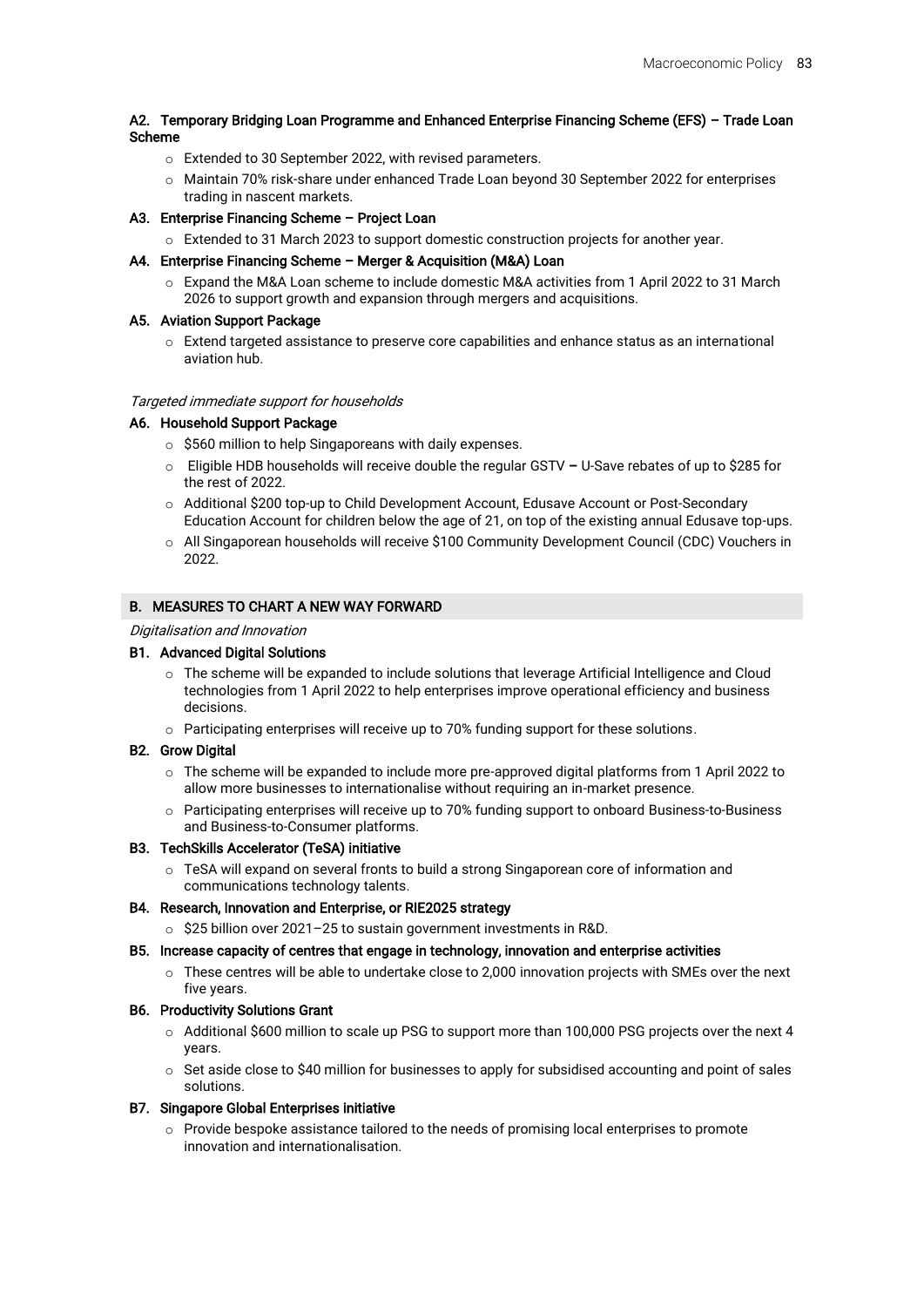#### B8. Singapore Global Executive Programme

o Attract young local talents to join Singapore global enterprises.

#### Adjustments to foreign worker policies

#### B9. Employment Pass

- $\circ$  Raise minimum qualifying salaries from \$4,500 to \$5,000, and for the financial services sector, from \$5,000 to \$5,500.
- $\circ$  This applies to new applications from September 2022 and renewal applications from September 2023.

#### B10. S Pass

- o Raise minimum qualifying salaries from \$2,500 to \$3,000, and for financial services sector, to \$3,500.
- o This applies to new applications from September 2022 and renewal applications from September 2023.
- $\circ$  Minimum qualifying salaries will be progressively raised further in 2023 and 2025; the quantum will depend on the prevailing wages of local Associate Professionals and Technicians at the time.
- $\circ$  Tier 1 levy will be progressively raised (in three phases)<sup>8</sup> to \$650 by 1 September 2025 to better manage the flow of S Pass holders.

#### B11. Work Permit for Construction and Process Sectors

- o Adjust foreign worker levy rates for Work Permit holders in both sectors, and dismantle the Manyear Entitlement framework, from 1 January 2024.
- o The Dependency Ratio Ceiling will be lowered to 1:5 from the current 1:7, from 1 January 2024.

#### Advance our green transition

#### B12. Singapore Green Plan

- o Green growth opportunities and jobs e.g., green finance, carbon services.
- o Issue up to \$35 billion public sector green bonds by 2030.
- o Publish Singapore Green Bond Framework by 2022.
- o Accelerate adoption of electric vehicles by building more charging points near to homes (residential area).

#### B13. Carbon Tax

- $\circ$  Raise carbon tax rate from the current \$5 per tonne of carbon dioxide equivalent to \$25 per tonne in 2024 and \$45 per tonne in 2026.
- o Carbon tax rate to reach \$50–\$80 per tonne by 2030.
- o A transition framework will be implemented whereby firms in emissions-intensive and tradeexposed sectors will receive allowances for a share of their emissions. Carbon tax-liable businesses will also be allowed to use carbon credits to offset up to 5% of taxable emissions from 2024. These measures will help mitigate near-term impact on business competitiveness.

#### Invest in Our People and Uplift Lower-wage Workers

#### B14. SkillsFuture Enterprise Credit (SFEC)

 $\circ$  Expand SFEC to an additional 40,000 SMEs through a time-limited waiver of the minimum Skills Development Levy contribution requirement.

#### B15. Company Training Committees (CTCs)

 $\circ$  Set aside \$100 million to support NTUC to scale up CTCs and introduce a new grant to support companies' transformation plans.

#### B16. SGUnited Mid-Career Pathways Programme – Company Attachment

 $\circ$  SGUP-CA will be made permanent. Trainees will receive a training allowance of up to \$3,800 for the duration of the attachment (four to six months).

<sup>&</sup>lt;sup>8</sup> The levy will be raised from the current \$330 to \$450 from 1 September 2022, to \$550 from 1 September 2023, then to \$650 from 1 September 2025.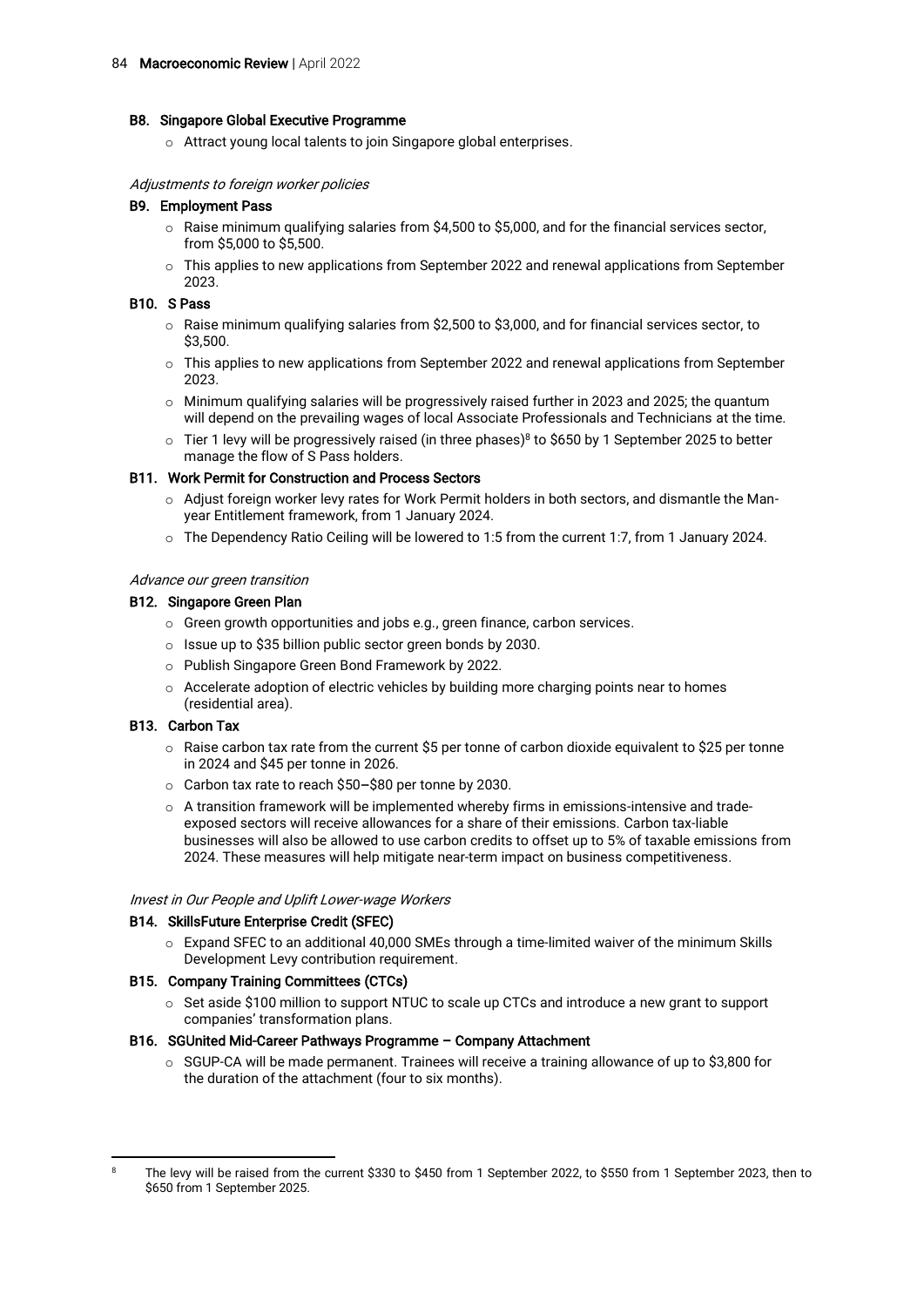#### B17. SkillsFuture Career Transition Programme

- o Replaces the SGUnited Skills and SGUnited Mid-Career Pathways Company Training programmes, which both expired on 31 March 2022.
- o Provide industry-oriented courses (three to 12 months in duration) and enhanced pre- and posttraining support services, to help individuals secure employment in sectors with good hiring opportunities.

#### B18. CPF Contribution

- o Increase in CPF contribution rates and CPF Transition Offset for senior workers aged 55 to 70 in 2023.
- o Raise Basic Retirement Sum by 3.5% per year for those turning 55 between 2023 to 2027.

#### B19. Progressive Wage Model

- o Extend to retail, food services, and waste management sectors, and to certain occupations such as in-house cleaners, administrators, and drivers.
- o Introduction of the Progressive Wage Credit Scheme
	- Co-fund wage increases of lower-wage workers between 2022 and 2026 to provide transitional support for businesses, starting with a \$2 billion fund injection for 2022.
	- For workers earning up to \$2,500 per month, the PWCS co-funding rate will be 50% between 2022–23.
	- The co-funding rate will taper to 30% between 2024–25 and 15% in 2026.
	- The government will also provide some support for workers earning above \$2,500 and up to \$3,000, at a lower co-funding ratio.
- o Introduction of the Progressive Wage Mark that accredits firms that pay Progressive Wages and the LQS.

#### B20. Workfare Income Supplement

- o Enhanced to boost wages of lower-wage workers.
- o From 1January 2023, the qualifying income cap will be raised from the current \$2,300 to \$2,500 per month.
- o Extend Workfare to younger workers aged 30 to 34 and they will receive a maximum annual payout of \$2,100.
- $\circ$  New minimum income criterion of \$500 per month to encourage part-timers and casual workers to take up regular, full-time work.
- $\circ$  Maximum Workfare annual payouts for those aged 35 to 44 will be raised to \$3,000 while those aged 45 to 59 will receive a maximum annual payout of \$3,600 and those aged 60 and above will receive the highest maximum payout tier of \$4,200 annually. This maximum payout tier will also be extended to all persons with disabilities, regardless of age.

#### B21. Local Qualifying Salary

 $\circ$  Companies employing non-resident workers required to pay local employees at least the LQS, currently \$1,400 per month.

#### C. MEASURES FOR HOUSEHOLDS AND COMMUNITY

#### Offsetting higher costs of living

#### C1. Enhanced Assurance Package

- o Additional top-up of \$640 million to the package.
- $\circ$  Every adult Singaporean will receive cash payouts totalling \$700 to \$1,600 over the next five years.
- o Eligible seniors aged 55 and above will receive a special GSTV Cash (Seniors' Bonus) totalling \$600 to \$900.
- o Eligible HDB households will receive additional U-Save rebates totalling \$330 to \$570 depending on flat type.
- $\circ$  \$450 MediSave top-ups for Singaporean children aged 20 and below and seniors aged 55 and above.
- o All Singaporean households will receive two tranches of CDC vouchers worth \$200 each in 2023 and 2024.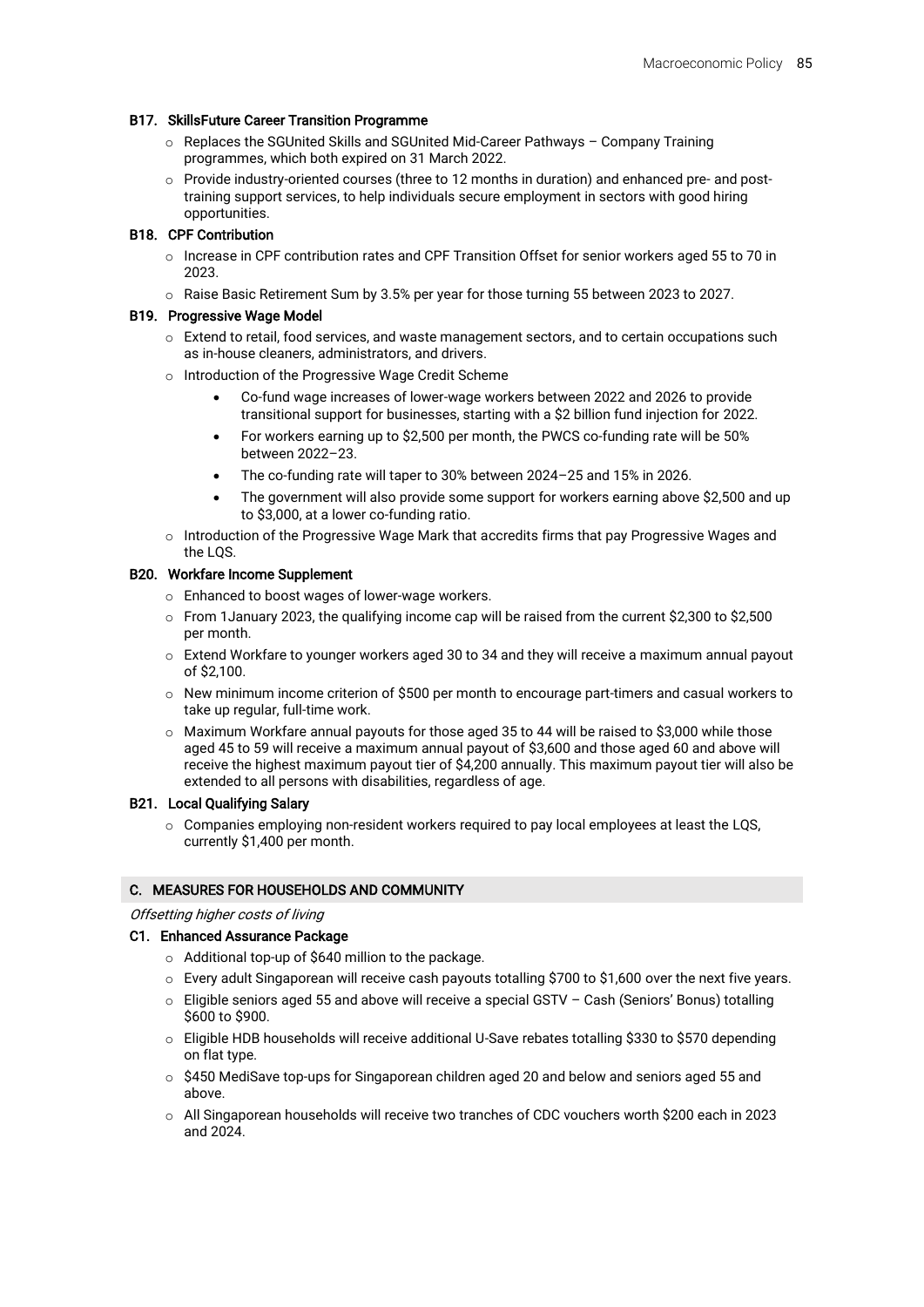#### C2. Enhanced GST Voucher Scheme

- o Service and Conservancy Charges (S&CC) Rebates will be made a permanent component of the GSTV scheme.
- o Increase Assessable Income threshold for GSTV Cash from \$28,000 to \$34,000, benefitting more Singaporeans.
- $\circ$  Increase in GSTV Cash payouts to \$500, from \$300, for individuals with annual value of home \$13,000 and below. For individuals with annual value of home from \$13,001 to \$21,000, GSTV – Cash payouts has been raised to \$250, from \$150.

#### C3. Additional Support for Vulnerable Households

- o Additional \$5 million top-up over five years to the Citizens' Consultative Committees ComCare Fund.
- o Set aside \$12 million over four years for Self-Help Groups.

#### Renewing and strengthening Singapore's social compact

#### C4. Fresh Start Housing Scheme

o Enhanced to better support second-timer low-income families in their journey towards home ownership.

#### C5. KidSTART programme

 $\circ$  Programme will be scaled up progressively nationwide to support more children from low-income families.

#### C6. UPLIFT Community Network

 $\circ$  Expand into a nationwide network to support more students in disadvantaged families.

#### C7. Community Link

o Scaled up to provide targeted support to more families with children living in rental housing.

#### C8. Enabling Masterplan 2030

 $\circ$  To strengthen support for persons with disabilities in areas like employment, lifelong learning, and respite care.

#### C9. Enhanced Fund-Raising Programme

o \$100 million top-up (FY2022–24) to provide dollar-for-dollar matching for eligible donations, up to a cap of \$250,000 per charity per year.

#### C10. Charities Capability Fund

o \$26 million top-up to support charities in strengthening governance, management and digitalisation capabilities.

#### C11. One Team Singapore Fund

o Extended for five years (FY2022–26) to provide dollar-for-dollar matching for donations made towards the high-performance sports ecosystem.

#### C12. Cultural Matching Fund

o \$150 million top-up for three years (FY2022–24) to provide dollar-for-dollar matching for donations made to arts and heritage charities.

#### D. ADJUSTMENTS TO TAX STRUCTURE

Fairer & more resilient tax system

#### D1. Personal Income Tax

- o Increase in top marginal tax rate from Year of Assessment 2024.
- $\circ$  The portion of chargeable income in excess of \$500,000 up to \$1 million will be taxed at 23%, up from the current 22%.
- $\circ$  The portion of chargeable income in excess of \$1 million will be taxed at 24%, up from the current 22%.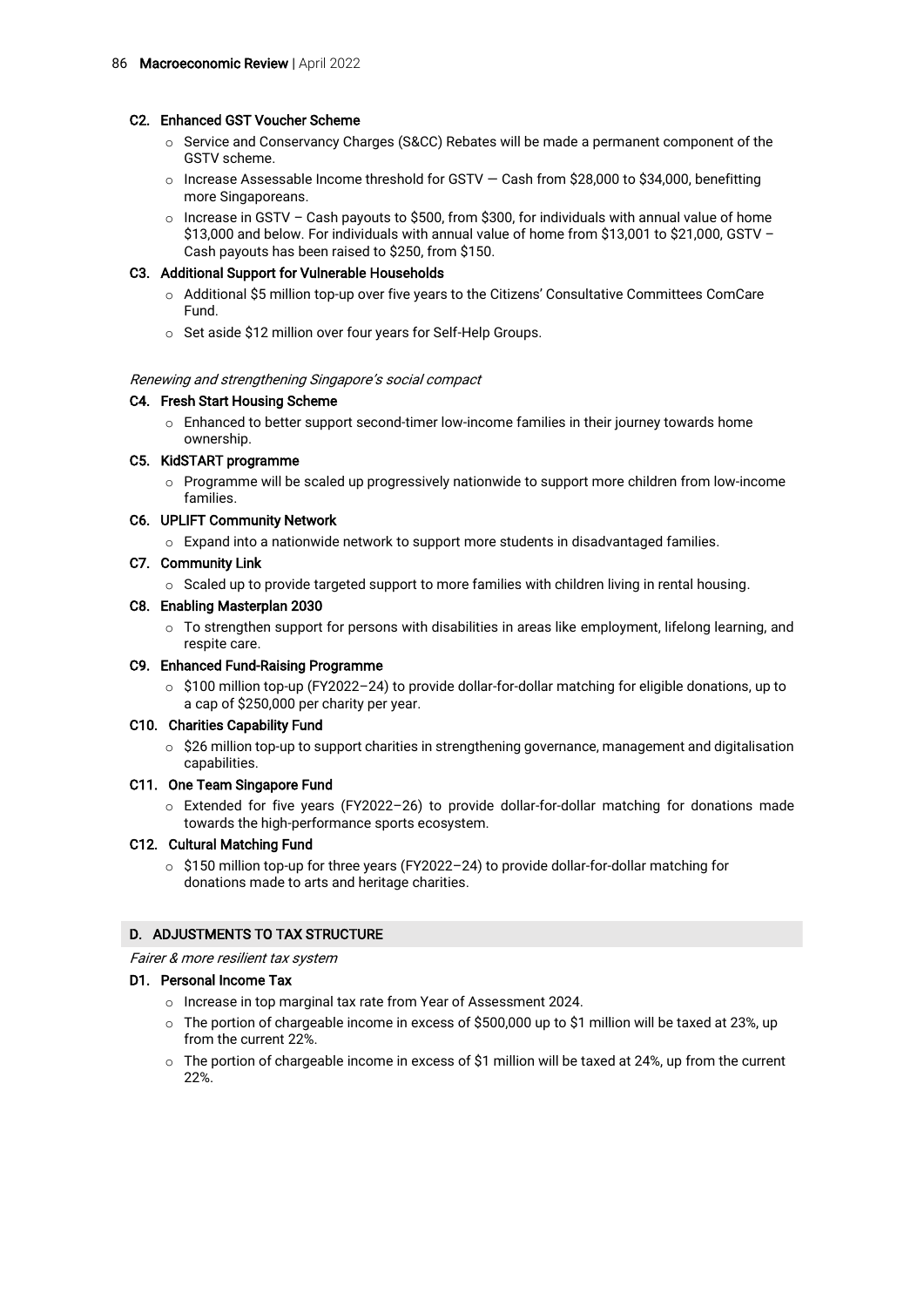#### D2. Property Tax

- o Increase in marginal tax rates from 2023 in two steps.
- o Effective 1 January 2023, the tax rates for non-owner-occupied residential properties will increase to 11–27%, up from the current 10–20%. Thereafter, the tax rates will further increase to 12–36% from 1 January 2024.
- o Effective 1 January 2023, the tax rates for owner-occupied residential properties for the portion of annual value in excess of \$30,000 will increase to 5–23%, up from the current 4–16%. Thereafter, the tax rates will further increase to 6–32% from 1 January 2024.

#### D3. Additional Registration Fee for Luxury Cars

o New ARF tier for cars at a rate of 220% for the portion of Open Market Value in excess of \$80,000.

#### D4. Goods and Services Tax

o GST rate will be increased over two steps. From 1 January 2023, GST will be increased to 8% from the current 7%. From 1 January 2024, GST will be further increased to 9%.

#### Source: MOF

### Government operating revenue recovered sharply in CY2021 …

In CY2021, total operating revenue increased by \$21.0 billion to \$83.1 billion (15.6% of GDP) compared with CY2020. The increase was broad-based across all receipt sources, reflecting the broadening of the economic recovery in Singapore (Chart 4.11). In particular, Corporate Income Tax (CIT) collection rose by close to 50% y-o-y. This was in part due to the low base in 2020 as CIT collections were affected by deferments or rebates. Meanwhile, Stamp Duty receipts more than doubled, as the volume and value of property transactions rose. Alongside the recovering labour market and firm wage growth, Personal Income Tax revenues increased by \$1.5 billion to \$15.7 billion in 2021. The recovery also underpinned a pick-up in private consumption expenditures, driving GST collections up by \$1.8 billion to \$12.1 billion last year.

#### Chart 4.11 All components of government operating revenues improved

#### Chart 4.12 Operating expenditure rose, mainly due to increased pandemic-related spending

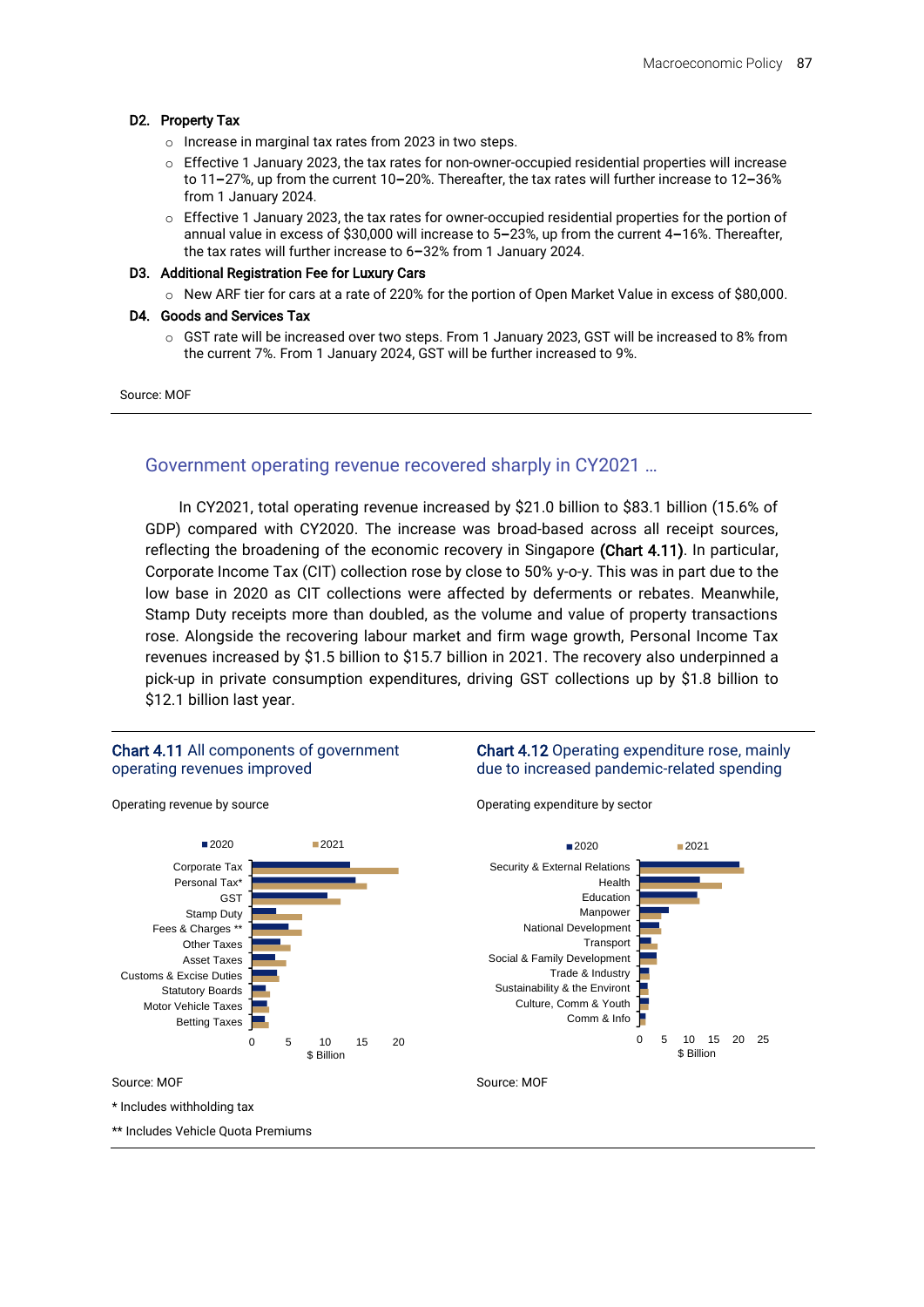### … even as operating and development expenditure rose

Total government expenditure increased by \$8.1 billion to \$91.6 billion (17.2% of GDP) in CY2021, as both operating and development expenditure stepped up.

Operating expenditure, which includes expenses on manpower, operating grants and subventions to statutory boards and other organisations, increased by \$6.5 billion to \$75.2 billion in CY2021. Operational outlays by the Ministry of Health rose by \$4.5 billion, reflecting the increased consumption of health and elderly care services, as well as continued funding for public health measures and operations to tackle COVID-19. In addition, patient subsidies increased with the opening of the Woodlands Health Campus (Chart 4.12). At the same time, the Ministry of Transport's (MOT) operating expenditure rose by \$1.3 billion to \$3.6 billion due to larger provisions for pandemic relief measures for the aviation sector, in particular. These were partially offset by lower operating expenses for the Ministry of Manpower, due to lowerthan-expected utilisation of the JGI scheme.

Development expenditure, which comprises longer-term investment in capitalisable assets such as buildings and roads, rose to \$16.4 billion (3.1% of GDP) in CY2021, from \$14.9 billion in the preceding year. This was mainly driven by the \$0.9 billion increase in MOT's developmental outlay as construction work that had been suspended during the pandemic gradually resumed (Chart 4.13).

Chart 4.14 The basic deficit in 2021 recovered

sharply from the preceding year

#### Chart 4.13 Development expenditures rose due to greater outlays from MOT and MND



### Development expenditure by sector

### The government's primary and basic deficits narrowed compared to 2020

The increase in operating revenue more than outweighed the step-up in total government expenditure for CY2021, resulting in a narrower primary budget deficit of \$8.5 billion (1.6% of GDP) in 2021, compared to \$21.4 billion in 2020 (Table 4.3).

Special transfers, excluding top-ups to endowment and trust funds, were sharply lower at \$10.1 billion, from \$29.2 billion in the preceding year. This was due to the government